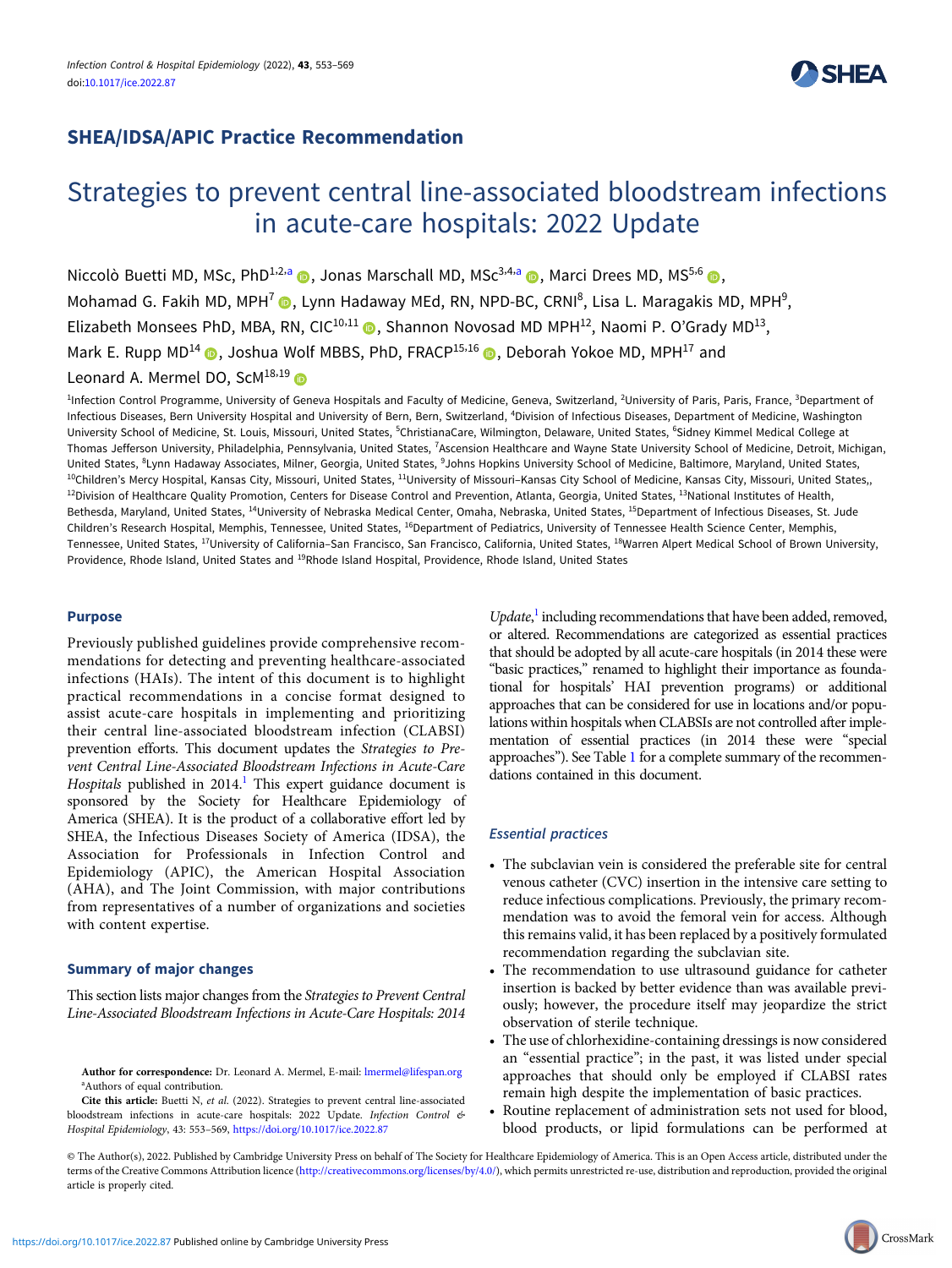#### <span id="page-1-0"></span>Table 1. Summary of Recommendations to Prevent CLABSI

#### Essential Practices

#### Before insertion

- 1. Provide easy access to an evidence-based list of indications for CVC use to minimize unnecessary CVC placement (Quality of Evidence: LOW)
- 2. Require education and competency assessment of HCP involved in insertion, care, and maintenance of CVCs about CLABSI prevention (Quality of Evidence: MODERATE)<sup>[74](#page-11-0)</sup>
- 3. Bathe ICU patients aged >2 months with a chlorhexidine preparation on a daily basis (Quality of Evidence: HIGH)<sup>[86](#page-11-0)–[90](#page-11-0)</sup>
- At insertion
- 1. In ICU and non-ICU settings, a facility should have a process in place, such as a checklist, to ensure adherence to infection prevention practices at the time of CVC insertion (Quality of Evidence: MODERATE)<sup>10</sup>
- 2. Perform hand hygiene prior to catheter insertion or manipulation (Quality of Evidence: MODERATE)<sup>[102](#page-12-0)-[107](#page-12-0)</sup>
- 3. The subclavian site is preferred to reduce infectious complications when the catheter is placed in the ICU setting (Quality of Evidence: HIGH)<sup>[33](#page-10-0),[37,](#page-10-0)[108](#page-12-0)-[110](#page-12-0)</sup>
- 4. Use an all-inclusive catheter cart or kit (Quality of Evidence: MODERATE) $^{118}$  $^{118}$  $^{118}$
- 5. Use ultrasound guidance for catheter insertion (Quality of Evidence: HIGH)<sup>[119,120](#page-12-0)</sup>
- 6. Use maximum sterile barrier precautions during CVC insertion (Quality of Evidence: MODERATE)[123](#page-12-0)–[128](#page-12-0)
- 7. Use an alcoholic chlorhexidine antiseptic for skin preparation (Quality of Evidence: HIGH)<sup>[42](#page-10-0),[129](#page-12-0)</sup>

After insertion

- 1. Ensure appropriate nurse-to-patient ratio and limit use of float nurses in ICUs (Quality of Evidence: HIGH)<sup>[34](#page-10-0),[35](#page-10-0)</sup>
- 2. Use chlorhexidine-containing dressings for CVCs in patients over 2 months of age (Quality of Evidence: HIGH)<sup>[45](#page-10-0)[,135](#page-13-0)-[142](#page-13-0)</sup>
- 3. For non-tunneled CVCs in adults and children, change transparent dressings and perform site care with a chlorhexidine-based antiseptic at least every 7 days or immediately if the dressing is soiled, loose, or damp. Change gauze dressings every 2 days or earlier if the dressing is soiled, loose, or damp (Quality of Evidence: MODERATE)<sup>[145](#page-13-0)</sup>
- 4. Disinfect catheter hubs, needleless connectors, and injection ports before accessing the catheter (Quality of Evidence: MODERATE)<sup>[150](#page-13-0)-[154](#page-13-0)</sup>
- 5. Remove nonessential catheters (Quality of Evidence: MODERATE)
- 6. Routine replacement of administration sets not used for blood, blood products, or lipid formulations can be performed at intervals up to 7 days (Quality of Evidence: HIGH)<sup>[164](#page-13-0)</sup>
- 7. Perform surveillance for CLABSI in ICU and non-ICU settings (Quality of Evidence: HIGH)<sup>[13,](#page-9-0)[165](#page-13-0),[166](#page-13-0)</sup>

#### Additional Approaches

- 1. Use antiseptic- or antimicrobial-impregnated CVCs (Quality of Evidence: HIGH in adult patients<sup>[38](#page-10-0),[39,](#page-10-0)[169](#page-13-0)-[171](#page-13-0)</sup> and Quality of Evidence: MODERATE in pediatric patients)<sup>172,17</sup>
- 2. Use antimicrobial lock therapy for long-term CVCs (Quality of Evidence: HIGH)<sup>[177](#page-14-0)-[184](#page-14-0)</sup>
- 3. Use recombinant tissue plasminogen activating factor (rt-PA) once weekly after hemodialysis in patients undergoing hemodialysis through a CVC (Quality of Evidence: HIGH)[192](#page-14-0)
- 4. Utilize infusion or vascular access teams for reducing CLABSI rates (Quality of Evidence: LOW)<sup>[193,194](#page-14-0)</sup>
- 5. Use antimicrobial ointments for hemodialysis catheter insertion sites (Quality of Evidence: HIGH)[197](#page-14-0)–[201](#page-14-0)
- 6. Use an antiseptic-containing hub/connector cap/port protector to cover connectors (Quality of Evidence: MODERATE)<sup>[202](#page-14-0)-[208](#page-14-0)</sup>

#### Approaches that Should Not Be Considered a Routine Part of CLABSI Prevention

1. Do not use antimicrobial prophylaxis for short-term or tunneled catheter insertion or while catheters are in situ (Quality of Evidence: HIGH)<sup>[209](#page-14-0)-[213](#page-15-0)</sup> 2. Do not routinely replace CVCs or arterial catheters (Quality of Evidence: HIGH) $^{214}$  $^{214}$  $^{214}$ 

#### Unresolved Issues

- 1. Routine use of needleless connectors as a CLABSI prevention strategy before an assessment of risks, benefits, and education regarding proper use<sup>[215](#page-15-0)-[219](#page-15-0)</sup>
- 2. Surveillance of other types of catheters (eg, peripheral arterial or peripheral venous catheters) $^{11,21,22}$  $^{11,21,22}$  $^{11,21,22}$  $^{11,21,22}$
- 3. Standard, nonantimicrobial transparent dressings and CLABSI risk.
- 4. The impact of using chlorhexidine-based products on bacterial resistance to chlorhexidine
- 5. Sutureless securement
- 6. Impact of silver zeolite-impregnated umbilical catheters in preterm infants (applicable in countries where it is approved for use in children)<sup>[227](#page-15-0)</sup>
- 7. Necessity of mechanical disinfection of a catheter hub, needleless connector, and injection port before accessing the catheter when antiseptic-containing caps are being used

Note. CLABSI, central line-associated bloodstream infection; CVC, central venous catheter; HCP, healthcare personnel; ICU, intensive care unit.

intervals of up to 7 days. Previously, this interval was no longer than 4 days.

• Sutureless securement of catheters was not discussed in the previous version of this section.

#### Additional approaches

- Antimicrobial ointment for the catheter site, which is geared toward the population of hemodialysis patients, has been moved to "additional practices" given the focus on a specific population.
- Despite currently being supported by high-level evidence, antiseptic-containing caps remain an "additional practice" because they are not considered superior to the manual disinfection, an essential practice.
- The importance of infusion teams has been highlighted by listing it under "additional practices" (previously considered unresolved).

#### Intended use

This document was developed following the process outlined in the Handbook for SHEA-Sponsored Guidelines and Expert Guidance Documents. [2](#page-9-0) No guideline or expert guidance document can anticipate all clinical situations, and this document is not meant to be a substitute for individual clinical judgment by qualified professionals.

This document is based on a synthesis of evidence, theoretical rationale, current practices, practical considerations, writinggroup consensus, and consideration of potential harm, where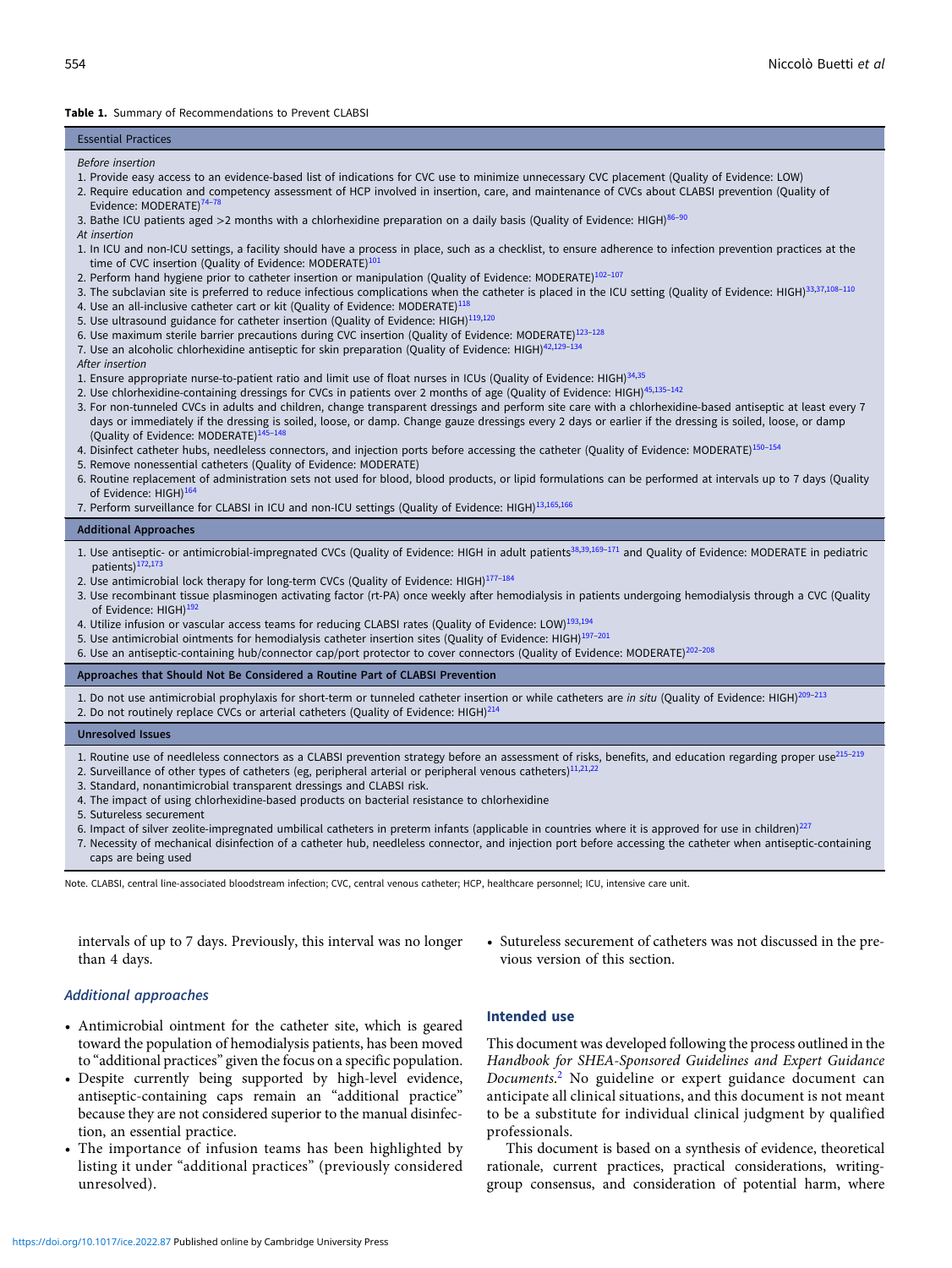#### <span id="page-2-0"></span>Table 2. Quality of Evidence<sup>a</sup>

| Category    | <b>Definition</b>                                                                                                                                                                                                                                                                                                                                                                                      |
|-------------|--------------------------------------------------------------------------------------------------------------------------------------------------------------------------------------------------------------------------------------------------------------------------------------------------------------------------------------------------------------------------------------------------------|
| <b>HIGH</b> | Highly confident that the true effect lies close to that of the estimated size and direction of the effect. Evidence is rated as high quality when<br>there are a wide range of studies with no major limitations, there is little variation between studies, and the summary estimate has a narrow<br>confidence interval.                                                                            |
|             | MODERATE The true effect is likely to be close to the estimated size and direction of the effect, but there is a possibility that it is substantially different.<br>Evidence is rated as moderate quality when there are only a few studies and some have limitations but not major flaws, there is some<br>variation between studies, and/or the confidence interval of the summary estimate is wide. |
| LOW         | The true effect may be substantially different from the estimated size and direction of the effect. Evidence is rated as low quality when<br>supporting studies have major flaws, there is important variation between studies, the confidence interval of the summary estimate is very<br>wide, and/or there are no rigorous studies.                                                                 |

<sup>a</sup>Based on the CDC Healthcare Infection Control Practices Advisory Committee (HICPAC) "Update to the Centers for Disease Control and Prevention and the Healthcare Infection Control Practices Advisory Committee Recommendations Categorization Scheme for Infection Control and Prevention Guideline Recommendations" (October 2019), the Grades of Recommendation,<br>Assessment, Development, and Evaluation (GRAD

applicable. A summary list of recommendations is provided along with their relevant rationales (see Table [1](#page-1-0)).

#### Methods

SHEA recruited 3 subject-matter experts in the prevention of CLABSI to lead the panel of members representing the Compendium partnering organizations: SHEA, the Infectious Diseases Society of America (IDSA), the Association for Professionals in Infection Control and Epidemiology (APIC), the American Hospital Association (AHA), and The Joint Commission, as well as representation by the Centers for Disease Control and Prevention (CDC).

SHEA utilized a consultant medical librarian, who worked with each panel to develop a comprehensive search strategy for PubMed and Embase (January 2012–July 2019; updated to August 2021). Articles' abstracts were reviewed by panel members in a double-blind fashion using the abstract management software, Covidence (Melbourne, Australia), and subsequently reviewed as full text. The Compendium Lead Authors group voted to update the literature findings, and the librarian reran the search to update it to August 2021. Panel members reviewed the abstracts of these articles via Covidence and incorporated relevant references.

Recommendations resulting from this literature review process were classified based on the quality of evidence and the balance between desirable and potential for undesirable effects of various interventions (see Table 2). Panel members met via video conference to discuss literature findings; recommendations; quality of evidence for these recommendations; and classification as essential practices, additional approaches, or unresolved issues. Panel members reviewed and approved the document and its recommendations.

The Compendium Expert Panel, made up of members with broad healthcare epidemiology and infection prevention expertise, reviewed the draft manuscript after consensus had been reached by writing panel members.

Following review and approval by the Expert Panel, the 5 partnering organizations, stakeholder organizations, and the CDC reviewed the document. Prior to dissemination, the guidance document was reviewed and approved by the SHEA Guidelines Committee, the IDSA Standards and Practice Guidelines Committee, and the Boards of SHEA, IDSA, APIC, AHA, and The Joint Commission.

All panel members complied with SHEA and IDSA policies on conflict-of-interest disclosure.

# Section 1: Rationale and statements of concern

# Burden of outcomes associated with hospital-acquired **CLABSI**

- 1. Increased length of hospital stay $3-6$  $3-6$  $3-6$
- 2. Increased cost. The adjusted variable costs for patients with CLABSI were \$32,000 (2010 US dollars) higher on average than for patients without CLABSI<sup>7</sup>
- 3. Increased morbidity and mortality<sup>[8](#page-9-0)</sup>

# Risk factors for CLABSI

- 1. Patients at risk for CLABSI in acute-care facilities are those with a CVC in place:
	- a. Intensive care unit (ICU) population: The risk of CLABSI in ICU patients is high. Reasons for this include the frequent insertion of multiple catheters<sup>9,10</sup>; the use of specific types of catheters that are almost exclusively inserted in ICU patients and associated with substantial risk (eg, pulmonary artery catheters with catheter introducers); and the fact that catheters are frequently placed in emergency circumstances, repeatedly accessed each day, and often needed for extended periods.<sup>11,[12](#page-9-0)</sup>
	- b. Non-ICU population: Although the primary focus of attention over the last 20 years has been the ICU setting, most CLABSIs occur in hospital units outside the ICU or in outpatients.[13](#page-9-0)–[17](#page-10-0)
- 2. Infection prevention and control efforts should include other vulnerable populations such as patients receiving hemodialysis through catheters, $18$  intraoperative patients,  $19$  and oncology patients.[20](#page-10-0)
- 3. In addition to CVCs, short-term peripheral catheters,  $^{21}$  $^{21}$  $^{21}$  peripherally inserted central venous catheters (PICCs), midline catheters, and peripheral arterial catheters also carry a risk of infection.<sup>22</sup>
- 4. Independent risk factors for CLABSI (in at least 2 published studies) $23-45$  $23-45$  $23-45$ 
	- a. Prolonged hospitalization before catheterization
	- b. Prolonged duration of catheterization
	- c. Heavy microbial colonization at insertion site
	- d. Heavy microbial colonization of the catheter hub
	- e. Multilumen catheters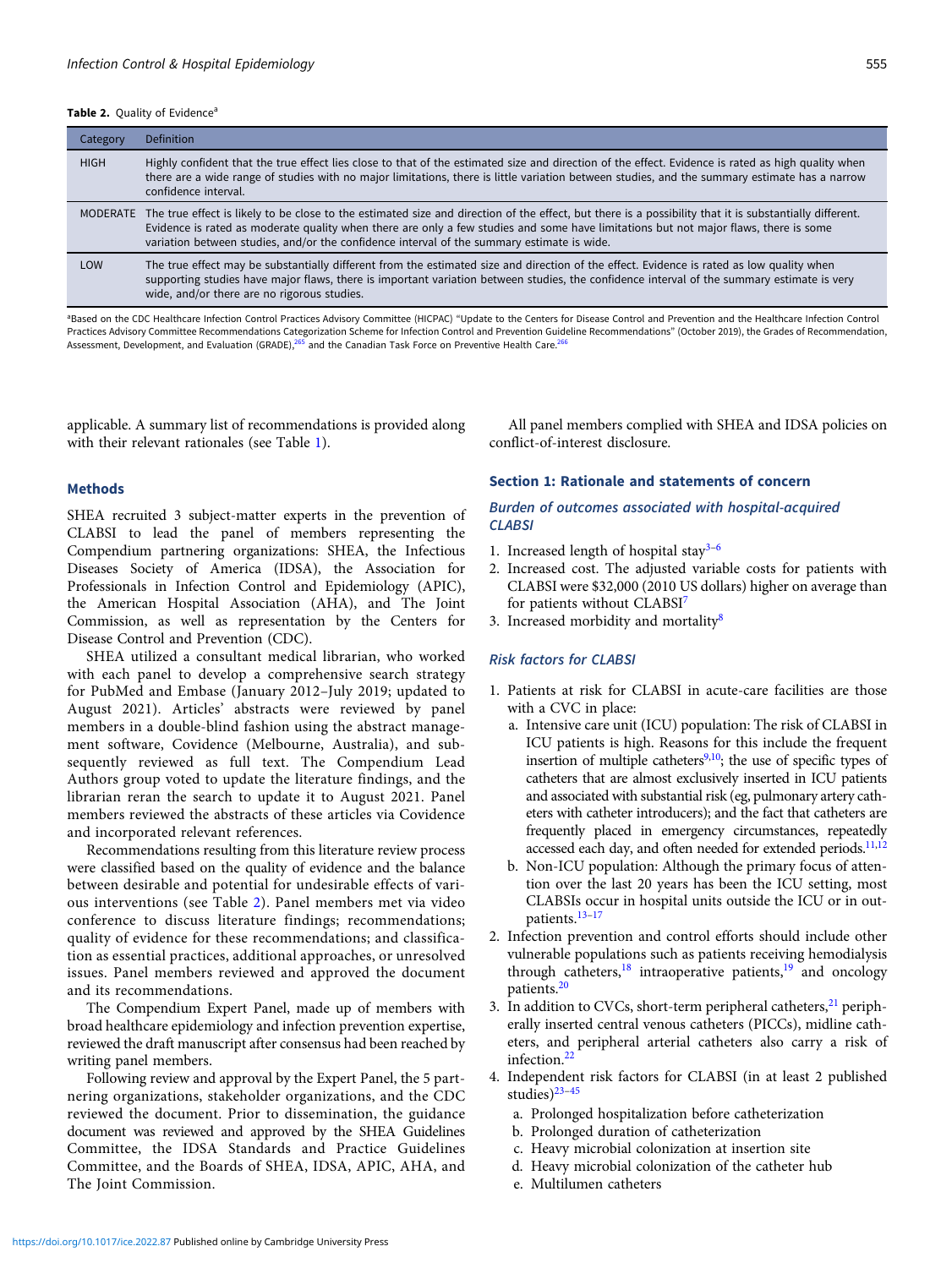- f. Concurrent catheters
- g. Neutropenia
- h. Body mass index (BMI) >40
- i. Prematurity (ie, early gestational age)
- j. Reduced nurse-to-patient ratio in the ICU
- k. Parenteral nutrition
- l. Substandard catheter care (eg, excessive manipulation of the catheter)
- m. Transfusion of blood products (in children)

# Section 2: Background on detection of CLABSI

# Surveillance methods and definitions for CLABSI

- 1. Use consistent surveillance methods and definitions to allow comparison to benchmark data.
- 2. Refer to the National Healthcare Safety Network (NHSN) Patient Safety Component Manual for information on the appropriate surveillance methodology, including information about blood specimen collection and surveillance definitions of CLABSIs. The relevant chapter of the manual is "Chapter 4: Bloodstream Infection Event (Central Line-Associated Bloodstream Infection and Non-Central Line-Associated Bloodstream Infection)."[46](#page-10-0)
	- a. Recent data suggest that interrater reliability using NHSN definitions is lower than expected.[47](#page-10-0)–[50](#page-10-0) This may also affect the reliability of public reporting.
	- b. The NHSN surveillance definition for CLABSI is different than the clinical definition for catheter-related bloodstream infection (CRBSI). The latter is subject to various factors (eg, laboratory capabilities, catheter removal, and submitting the catheter tip for culture). $51$  The evidence presented here includes studies that used either CLABSI or CRBSI as an outcome measure and the lesser accuracy of CLABSI may impact the validity of the evidence.

# Section 3: Background on prevention of CLABSI

# Summary of existing guidelines and recommendations

- 1. Several governmental, public health, and professional organizations have published evidence-based guidelines and/or implementation aids regarding the prevention of CLABSI including the following:
	- a. Healthcare Infection Control Practices Advisory Committee (HICPAC), Centers for Disease Control and Prevention  $(CDC)^{52,53}$  $(CDC)^{52,53}$  $(CDC)^{52,53}$  $(CDC)^{52,53}$  $(CDC)^{52,53}$
	- b. Institute for Healthcare Improvement  $(HII)^{54}$
	- c. Agency for Healthcare Research and Quality, Making Health Care Safer<sup>[55](#page-10-0)</sup>
	- d. American Pediatric Surgical Association, Outcomes and Clinical Trials Committee<sup>[56](#page-11-0)</sup>
	- e. The Joint Commission<sup>[57](#page-11-0)</sup>
	- f. APIC, Implementation Guide to Preventing Central Line-Associated Bloodstream Infections<sup>[58](#page-11-0)</sup>
	- g. Infusion Nurses Society, Infusion Nursing Standards of Practice<sup>[59](#page-11-0)</sup>
- 2. The recommendations in this document focus on CVCs unless noted otherwise. These recommendations:
	- a. Are not stratified based on the type of catheter (eg, tunneled, implanted, cuffed, non-cuffed catheter, dialysis catheter).

b. May not be applicable in their entirety for prevention of bloodstream infections with other intravascular devices.

# Infrastructure requirements

Facilities undertaking CLABSI interventions should have the following elements in place:

- 1. An adequately staffed infection prevention and control program responsible for identifying patients who meet the surveillance definition for CLABSI.
- 2. Infection prevention staff and, preferably, information technology support to collect and calculate catheter days as a denominator when computing rates of CLABSI and patient days to allow calculation of CVC utilization. Catheter days from information systems should be validated against a manual method, with a margin of error no greater than  $\pm 5\%.$ <sup>[60](#page-11-0)-[62](#page-11-0)</sup>
- 3. Resources to provide appropriate education and training.
- 4. Adequate laboratory support for timely processing of specimens and reporting of results, as specified by the supervisor of the surveillance program.

# Section 4: Recommended strategies to prevent CLABSI

Recommendations are categorized as either (1) essential practices that should be adopted by all acute-care hospitals or (2) additional approaches that can be considered in locations and/or populations within hospitals when CLABSIs are not controlled by use of essential practices. Essential practices include recommendations in which the potential to affect CLABSI risk clearly outweighs the potential for undesirable effects. Additional approaches include recommendations in which the intervention is likely to reduce CLABSI risk but there is concern about the risks for undesirable outcomes, recommendations for which the quality of evidence is low, recommendations in which cost-to-benefit ratio may be high, or recommendations in which evidence supports the impact of the intervention in select settings (eg, during outbreaks) or for select patient populations. Hospitals can prioritize their efforts by initially focusing on implementation of the prevention strategies listed as essential practices. If CLABSI surveillance or other risk assessments suggest ongoing opportunities for improvement, hospitals should consider adopting some or all of the prevention approaches listed as additional approaches. These can be implemented in specific locations or patient populations or can be implemented hospital-wide, depending on outcome data, risk assessment, and/or local requirements. Each infection prevention recommendation is given a quality of evidence grade (see Table [2\)](#page-2-0).

# Essential practices for preventing CLABSI recommended for all acute-care hospitals

Some of the following measures have been combined into a "pre-vention bundle" that focuses on catheter insertion.<sup>[63,64](#page-11-0)</sup> Numerous studies have documented that use of such bundles is effective, sustainable, and cost-effective in both adults and children. $63,65-68$  $63,65-68$  $63,65-68$ Bundles are most likely to be successful if implemented in a previously established patient safety culture and their success depends on adherence to individual measures.<sup>[69](#page-11-0)</sup> However, data suggests that not all components of bundles may be necessary to achieve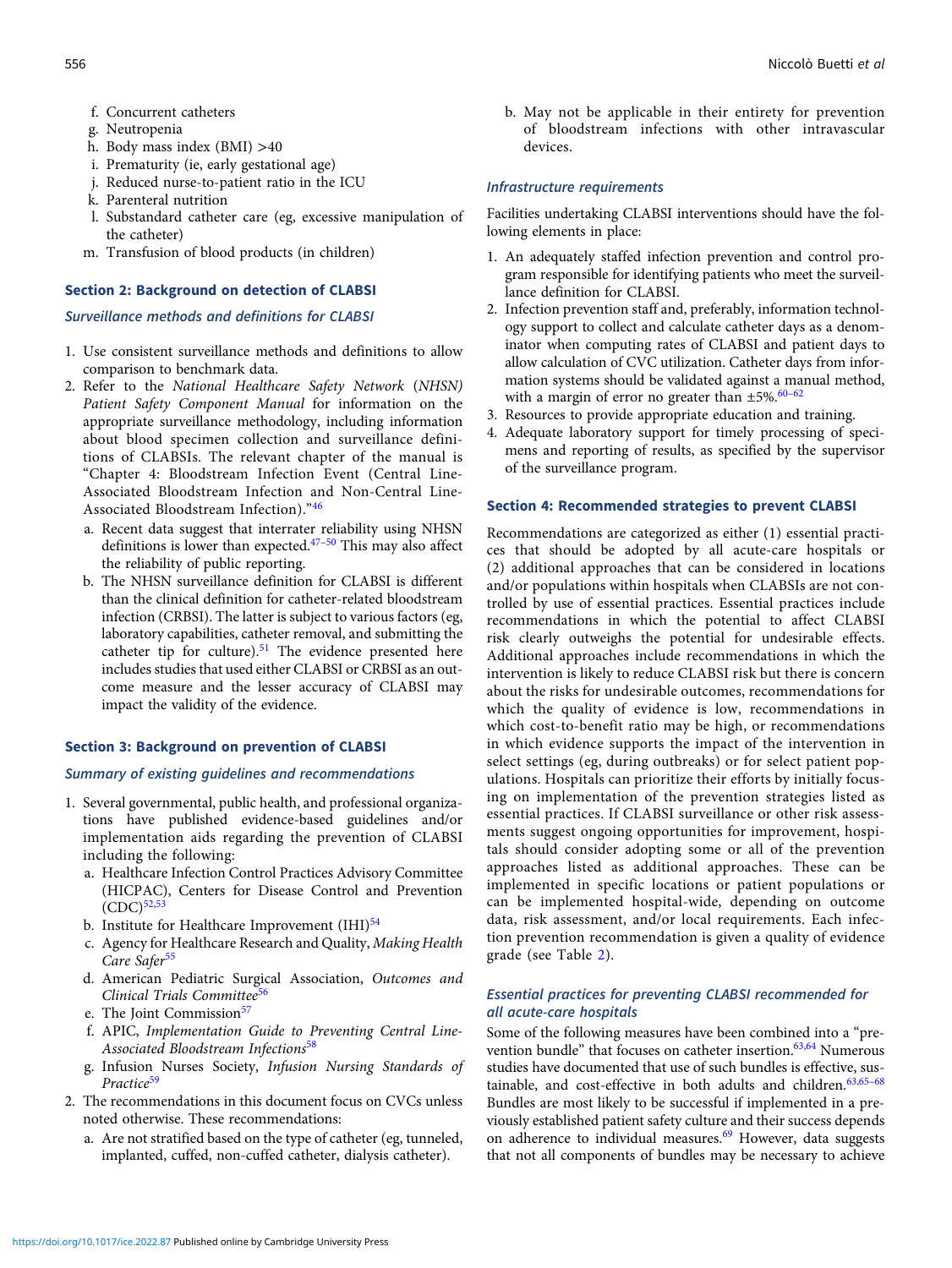an effect on CLABSI rates.<sup>[70](#page-11-0)</sup> After catheter insertion, maintenance bundles have been proposed to ensure optimal catheter care.<sup>[71](#page-11-0)</sup> More data are needed to determine which components of the maintenance bundle are essential in reducing risk.<sup>[72,73](#page-11-0)</sup>

# Before insertion

- 1. Provide easy access to an evidence-based list of indications for CVC use to minimize unnecessary CVC placement (Quality of Evidence: LOW)
- 2. Require education and competency assessment of healthcare personnel (HCP) involved in insertion, care, and maintenance of CVCs about CLABSI prevention (Quality of Evidence: MODERATE)[74](#page-11-0)–[78](#page-11-0)
	- a. Include the indications for catheter use, appropriate insertion and maintenance, the risk of CLABSI, and general infection prevention strategies.
	- b. Ensure that all HCP involved in catheter insertion and maintenance complete an educational program on essential prac-tices to prevent CLABSI before performing these duties.<sup>[79](#page-11-0),[80](#page-11-0)</sup> Periodic retraining with a competency assessment may be of benefit.[81](#page-11-0)
	- c. Periodically assess HCP knowledge of and adherence to preventive measures.
	- d. Require all HCP who insert a CVC to undergo a credentialing process (as established by the individual healthcare institution) to ensure their competency before independently inserting a CVC and aseptic technique for accessing and maintaining the CVC thereafter.
	- e. Re-educate when an institution changes components of the infusion system that requires a change in practice (eg, when an institution's change of the needleless connector requires a change in nursing practice).
	- f. Use simulation training for proper catheter insertion and maintenance if available.<sup>[82](#page-11-0)-[85](#page-11-0)</sup>
- 3. Bathe ICU patients >2 months of age with a chlorhexidine preparation on a daily basis (Quality of Evidence:  $HIGH)$ <sup>[86](#page-11-0)-[90](#page-11-0)</sup>
	- a. In long-term acute-care hospitals (LTACHs), daily chlorhexidine bathing may also be considered as a preventive measure.<sup>[91](#page-11-0)</sup>
	- b. The role of chlorhexidine bathing in non-ICU patients remains unclear.<sup>92,93</sup> One cluster-randomized study found a significant reduction in device-associated bacteremia with CHG bathing in this patient population  $93$ ; however, some of these patients also received methicillin-resistant Staphylococcus aureus (MRSA) decolonization, making it difficult to draw firm conclusions regarding CHG bathing alone. Several studies have suggested benefit among adult hematology-oncology patients; however, a similar reduction was not observed for pediatric patients with similar conditions.<sup>[94](#page-11-0),[95](#page-11-0)</sup> Accordingly, potential benefits and risks, such as increases in resistance and cost, need to be carefully considered.
	- c. The safety and efficacy of routine use of chlorhexidine bathing in infants <2 months of postnatal age remains unclear.<sup>[96](#page-12-0)</sup> Although life-threatening skin injuries from CHG have been reported in very young or very preterm infants, they typically occur in infants with a birthweight

d. Widespread use of chlorhexidine may be associated with decreased chlorhexidine susceptibility, although the clinical relevance of this finding is not well defined.<sup>[100](#page-12-0)</sup>

## At insertion

- 1. In ICU and non-ICU settings, a facility should have a process in place, such as a checklist, to ensure adherence to infection prevention practices at the time of CVC insertion (Quality of Evidence: MODERATE)<sup>[101](#page-12-0)</sup>
	- a. Ensure and document adherence to aseptic technique
		- i. Checklists have been suggested to ensure optimal insertion practices. If used, the documentation should be done by someone other than the inserter.
		- ii. Observation of CVC insertion should be done by a nurse, physician, or other HCP who has received appropriate education (see above) to ensure that aseptic technique is maintained.
		- iii. HCP should be empowered to stop the procedure if breaches in aseptic technique are observed.
- 2. Perform hand hygiene prior to catheter insertion or manipulation (Quality of Evidence: MODERATE) $102-107$  $102-107$  $102-107$ 
	- a. Use an alcohol-based waterless product or soap and water. i. Use of gloves does not obviate hand hygiene.
- 3. The subclavian site is preferred to reduce infectious complications when the catheter is placed in the ICU setting (Quality of Evidence: HIGH)<sup>[33,37,](#page-10-0)[108](#page-12-0)-[110](#page-12-0)</sup>
	- a. In the non-ICU setting, the risk of infection between the different sites remains unclear. Importantly, in emergent settings, ensuring life-saving vascular access in the fastest possible way may determine the choice of access site.
	- b. In children and infants, femoral vein catheterization may be considered if upper body sites are contraindicated.<sup>111</sup> Tunneled femoral vein catheters, with an exit site outside the diaper area in the mid-thigh, may be safer and provide additional risk reduction.<sup>[112,113](#page-12-0)</sup>
	- c. Controversy exists regarding infectious and noninfectious complications associated with different short-term CVC access sites.<sup>[33](#page-10-0)</sup> The risk and benefit of different insertion sites must be considered on an individual basis with regard to infectious and noninfectious complications.<sup>[33](#page-10-0)</sup> Among others, this applies to patients currently receiving or likely to require hemodialysis in whom the subclavian site is avoided due to risk of stenosis.
	- d. Do not use peripherally inserted central venous catheters (PICCs) as a strategy to reduce the risk of CLABSI. Risk of infection with PICCs in hospitalized patients approaches that of other CVCs.<sup>[114](#page-12-0)</sup> However, the majority of CLABSIs due to PICCs occur in non-ICU settings.<sup>[115](#page-12-0)</sup>
	- e. Midline catheters are increasingly being used as an alternative to CVCs for short-term vascular access, with some observational studies suggesting lower bloodstream infection risk associated with midline catheters versus PICCs<sup>[116](#page-12-0)</sup> and versus CVCs,<sup>[117](#page-12-0)</sup> respectively. Randomized controlled trials comparing the risk of bloodstream infections and other complications associated with these devices are needed.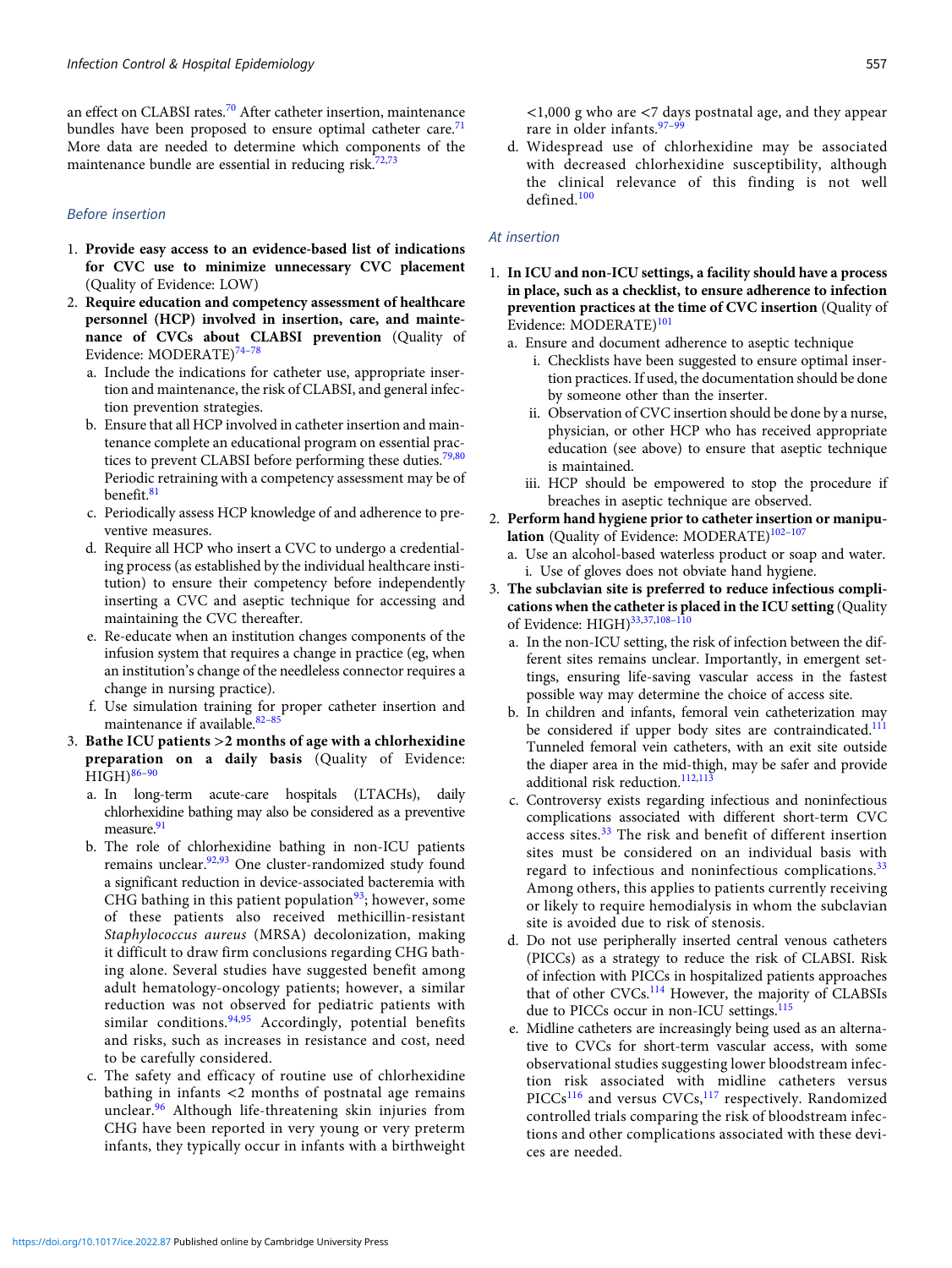- 4. Use an all-inclusive catheter cart or kit (Quality of Evidence: MODERATE)<sup>[118](#page-12-0)</sup>
	- a. A catheter cart or kit that contains all necessary components for aseptic catheter insertion should be available and easily accessible in all units where CVCs are inserted.
- 5. Use ultrasound guidance for catheter insertion (Quality of Evidence: HIGH)<sup>[119](#page-12-0),[120](#page-12-0)</sup>
	- a. Ultrasound-guided internal jugular and femoral vein catheterization reduces the risk of noninfectious complications associated with CVC placement $121$  but the use of ultrasound may lead to a breach in aseptic technique.<sup>[122](#page-12-0)</sup>
	- b. It is unclear whether ultrasound-guided subclavian vein insertion reduces risk of infectious complications.
- 6. Use maximum sterile barrier precautions during CVC inser-tion (Quality of Evidence: MODERATE)<sup>[123](#page-12-0)-[128](#page-12-0)</sup>
	- a. Use maximum sterile barrier precautions:
		- i. A mask, cap, sterile gown, and sterile gloves are to be worn by all HCP involved in the catheter insertion procedure.
		- ii. The patient is to be covered with a large ("full-body") sterile drape during catheter insertion.
	- b. These measures should also be followed when exchanging a catheter over a guidewire.
	- c. A prospective, randomized study in surgical patients showed no additional benefit for maximum sterile barrier precautions<sup>126</sup>; nevertheless, most available evidence suggests risk reduction with this intervention.
- 7. Use an alcoholic chlorhexidine antiseptic for skin prepara-tion (Quality of Evidence: HIGH)<sup>[42](#page-10-0)[,129](#page-12-0)-[134](#page-13-0)</sup>
	- a. Before catheter insertion, apply an alcoholic chlorhexidine solution containing at least 2% chlorhexidine gluconate to the insertion site.
		- i. The antiseptic solution must be allowed to dry before making the skin puncture.
		- ii. Alcoholic chlorhexidine for skin antisepsis to prevent CLABSI in NICU patients should be used when the benefits are judged to outweigh potential risk.

## After insertion

- 1. Ensure appropriate nurse-to-patient ratio and limit use of float nurses in ICUs (Quality of Evidence:  $HIGH)^{34,35}$  $HIGH)^{34,35}$  $HIGH)^{34,35}$  $HIGH)^{34,35}$  $HIGH)^{34,35}$ 
	- a. Observational studies suggest that an adequate nurse-topatient ratio must be maintained in ICUs where nurses are managing patients with CVCs and that the number of float nurses working in the ICU environment should be minimized.
- 2. Use chlorhexidine-containing dressings for CVCs in patients over 2 months of age (Quality of Evidence:  $HIGH)^{45,135-142}$  $HIGH)^{45,135-142}$  $HIGH)^{45,135-142}$  $HIGH)^{45,135-142}$  $HIGH)^{45,135-142}$  $HIGH)^{45,135-142}$  $HIGH)^{45,135-142}$ 
	- a. It is unclear whether there is additional benefit with use of a chlorhexidine-containing dressing if daily chlorhexidine bathing is already established and vice-versa.
	- b. For long-term catheters (eg, hemodialysis catheters) in well-healed access sites, it is unclear whether use of a chlorhexidine dressing reduces risk of infectious complications.[140,143](#page-13-0),[144](#page-13-0)
	- c. For children under 2 months of age, use of chlorhexidine dressings remains unclear, particularly in very preterm or low birthweight infants.<sup>[98](#page-12-0)</sup>
- 3. For nontunneled CVCs in adults and children, change transparent dressings and perform site care with a chlorhexidinebased antiseptic at least every 7 days or immediately if the

dressing is soiled, loose, or damp. Change gauze dressings every 2 days or earlier if the dressing is soiled, loose, or damp. (Quality of Evidence: MODERATE)<sup>[145](#page-13-0)-[148](#page-13-0)</sup>

- a. Less frequent, clinically indicated dressing changes may be used for NICU patients or others at high risk of serious com-plications from catheter dislodgement.<sup>[149](#page-13-0)</sup>
- b. If there is excessive bleeding or drainage from the catheter exit site, use gauze dressings instead of transparent dressings until drainage resolves.
- 4. Disinfect catheter hubs, needleless connectors, and injection ports before accessing the catheter (Quality of Evidence: MODERATE)<sup>[150](#page-13-0)-[154](#page-13-0)</sup>
	- a. Before accessing catheter hubs, needleless connectors, or injection ports, vigorously apply mechanical friction with an alcoholic chlorhexidine preparation, or 70% alcohol. Alcoholic chlorhexidine may have additional residual activity compared to alcohol for this purpose and is therefore preferred.[155](#page-13-0)
	- b. Apply mechanical friction for a minimum of 5 seconds to reduce contamination.<sup>[156,157](#page-13-0)</sup> It is unclear whether this duration of disinfection can be generalized to needleless connectors not tested in these studies.
	- c. Monitor compliance with hub-connector-port disinfection because approximately half of such catheter components are colonized under conditions of standard practice.<sup>[152,156,158](#page-13-0)</sup>
- 5. Remove nonessential catheters (Quality of Evidence: MODERATE)
	- a. Assess the need for continued intravascular access on a daily basis during multidisciplinary rounds. Remove catheters not required for patient care. Decreasing CVC utilization reduces CRBSI risk.[159](#page-13-0) However, reducing CVC utilization may result in increased use of other intravascular catheters with corresponding infection risk.
	- b. Audits to determine whether CVCs are routinely removed after their intended use may be helpful. $160,161$  $160,161$  $160,161$  Both simple and multifaceted interventions are effective at reducing unnecessary CVC use.<sup>[162](#page-13-0),[163](#page-13-0)</sup>
- 6. Routine replacement of administration sets not used for blood, blood products, or lipid formulations can be performed at intervals up to 7 days (Quality of Evidence:  $HIGH)^{164}$  $HIGH)^{164}$  $HIGH)^{164}$ 
	- a. The optimal replacement of intermittently used administration sets is unresolved.
- 7. Perform surveillance for CLABSI in ICU and non-ICU set-tings (Quality of Evidence: HIGH)<sup>[13](#page-9-0),[165](#page-13-0),[166](#page-13-0)</sup>
	- a. Measure unit-specific incidence of CLABSI (eg, CLABSI per 1,000 catheter days) and report the data on a regular basis to the units, physician and nursing leadership, and hospital administrators overseeing the units.
	- b. Compare CLABSI incidence to historical data for individual units and to national rates (ie, NHSN).<sup>[167](#page-13-0)</sup>
	- c. Audit surveillance as necessary to minimize variation in interobserver reliability.<sup>[48,](#page-10-0)[168](#page-13-0)</sup>

# Additional approaches for preventing CLABSI

Several additional approaches are currently available for use. Perform a CLABSI risk assessment before considering implementation of any of these approaches, taking potential adverse events and costs into consideration. Although it is reasonable to evaluate the utility of technology-based interventions when CLABSI rates are above the institutional- or unit-based threshold, this is also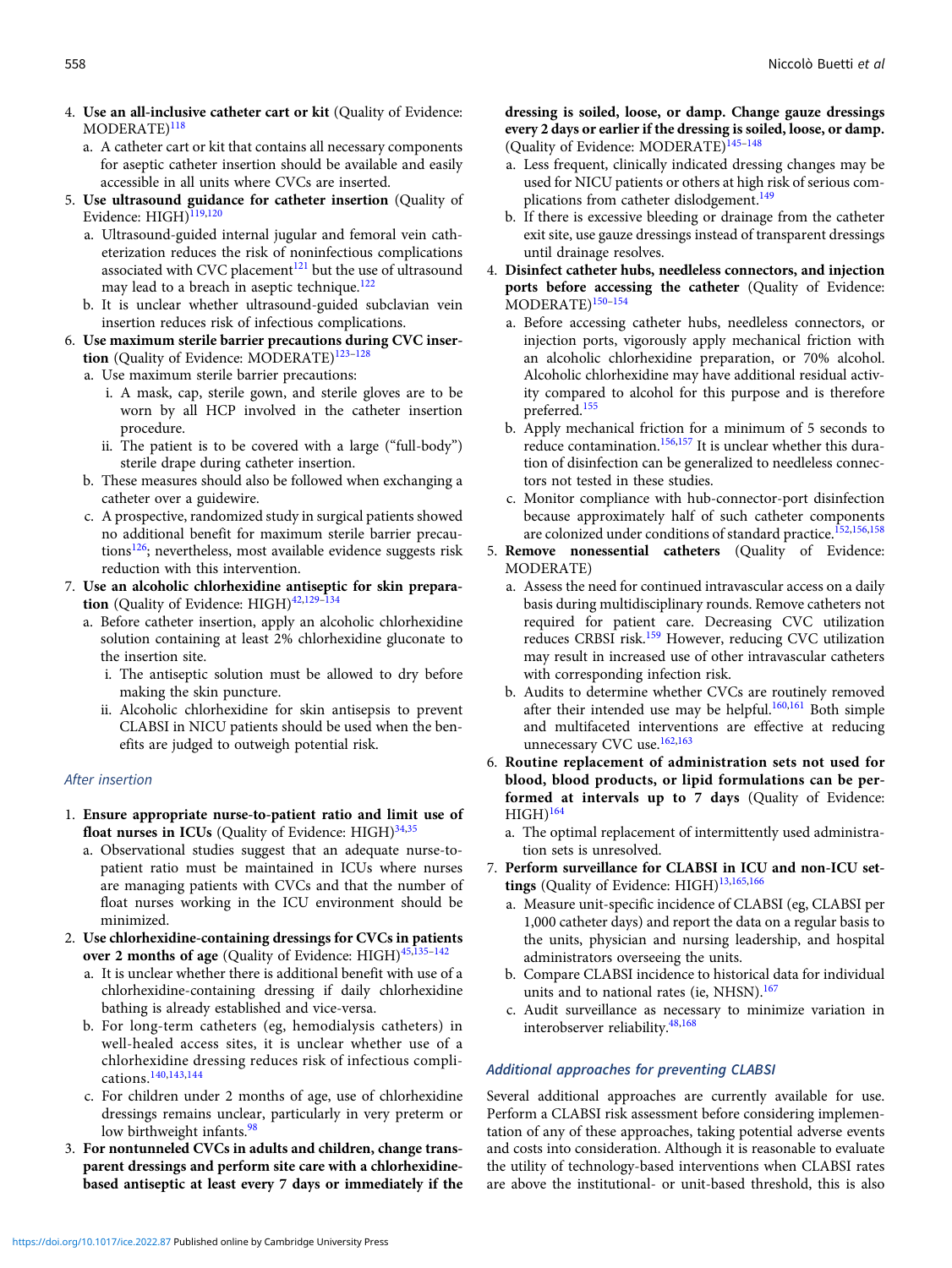an opportunity to review practices and consider behavioral changes that may be instituted to reduce CLABSI risk. These additional approaches are recommended for use in locations and/or populations within the hospital with unacceptably high CLABSI rates despite implementation of the essential CLABSI prevention strategies listed above. These measures may not be indicated if institutional goals have been consistently achieved.

- 1. Use antiseptic- or antimicrobial-impregnated CVCs (Quality of Evidence: HIGH in adult patients<sup>[38,39](#page-10-0),[169](#page-13-0)-[171](#page-13-0)</sup> and MODERATE in pediatric patients $172,173$ )
	- a. The risk of CLABSI is reduced with some currently marketed antiseptic-impregnated (eg, chlorhexidine-silver sulfadiazine) catheters and antimicrobial-impregnated (eg, minocycline-rifampin) catheters. Use such catheters under the following conditions:
		- i. Hospital units or patient populations have a CLABSI rate above institutional goals despite compliance with essential CLABSI prevention practices. Some evidence suggests that use of antimicrobial CVCs, along with other preventive technologies, may have no additional benefit in patient care units that have already established a low incidence of catheter infections.[174,175](#page-14-0)
		- ii. Patients have limited venous access and a history of recurrent CLABSI.
		- iii. Patients are at heightened risk of severe sequelae from a CLABSI (eg, patients with recently implanted intravascular devices such as a prosthetic heart valve or aortic graft).
	- b. Monitor patients for adverse effects such as anaphylaxis.<sup>[176](#page-14-0)</sup>
	- c. Many studies investigating antimicrobial-impregnated catheters were performed before infection preventive bundles were routine. Whether such catheters have an impact on CLABSI in such settings remains unknown.
- 2. Use antimicrobial lock therapy for long-term CVCs (Quality of Evidence: HIGH)[177](#page-14-0)–[184](#page-14-0)
	- a. Antibiotic and antiseptic locks are created by filling the lumen of the catheter with a supratherapeutic concentration of an antibiotic solution and leaving the solution in place until the catheter hub is re-accessed. Such an approach can reduce the risk of CLABSI. The optimal antimicrobial agent or combination of agents, their concentration, and duration of lock therapy are matters of ongoing research. Due to concerns regarding the potential for the emergence of resistance in exposed organisms, use antimicrobial locks as a preventative strategy for the following:
		- i. Patients with long-term hemodialysis catheters who have a history of recurrent CLABSI.<sup>[185](#page-14-0)</sup>
		- ii. Prophylaxis for patients with limited venous access and a history of recurrent CLABSI.
		- iii. Patients who are at heightened risk of severe sequelae from a CLABSI (eg, patients with recently implanted intravascular devices such as a prosthetic heart valve or aortic graft).
	- b. To minimize systemic toxicity, aspirate rather than flush the antimicrobial lock solution after the dwell time has elapsed.[186](#page-14-0)–[189](#page-14-0) The potential of adverse effects associated with ethanol locks should be carefully considered before use.[190,191](#page-14-0)
- 3. Use recombinant tissue plasminogen activating factor (rt-PA) once weekly after hemodialysis in patients undergoing hemodialysis through a CVC (Quality of Evidence:  $H \times H$ )<sup>192</sup>
- 4. Utilize infusion or vascular access teams for reducing CLABSI rates (Quality of Evidence: LOW)<sup>[193,194](#page-14-0)</sup>
	- a. Studies have shown that an infusion/vascular access team responsible for insertion and maintenance of peripheral intravenous catheters reduces the risk of bloodstream infections<sup>195</sup>; however, few studies have been performed regarding the impact of intravenous therapy teams on CLABSI rates.[196](#page-14-0)
- 5. Use antimicrobial ointments for hemodialysis catheter insertion sites (Quality of Evidence:  $H I G H$ )<sup>[197](#page-14-0)-[201](#page-14-0)</sup>
	- a. Apply polysporin "triple" (where available) or povidoneiodine ointment to hemodialysis catheter insertion if compatible with the catheter material.
	- b. Ingredients in ointments may interact with the chemical composition of some catheters. Thus, ensure the selected ointment will not interact with the catheter material before any such product is applied to the catheter insertion/exit site. For example, ointments containing glycol should not be applied to insertion/exit sites of polyurethane catheters.
	- c. Mupirocin ointment should not be applied to the catheter insertion site due to the risks of facilitating mupirocin resistance and the potential damage to polyurethane catheters.
- 6. Use an antiseptic-containing hub/connector cap/port protector to cover connectors (Quality of Evidence: MODERATE)<sup>[202](#page-14-0)-[208](#page-14-0)</sup>
	- a. The utility of routinely disinfecting hub connectors and ports when using antiseptic-containing hub/connector cap/port protectors is unknown.

# Approaches that should not be considered a routine part of CLABSI prevention

- 1. Do not use antimicrobial prophylaxis for short-term or tunneled catheter insertion or while catheters are in situ (Quality of Evidence: HIGH)<sup>[209](#page-14-0)-[213](#page-15-0)</sup>
	- a. Systemic antimicrobial prophylaxis is not recommended.
- 2. Do not routinely replace CVCs or arterial catheters (Quality of Evidence: HIGH)<sup>[214](#page-15-0)</sup>
	- a. Routine catheter replacement is not recommended.

# Unresolved issues

- 1. Routine use of needleless connectors as a CLABSI prevention strategy before an assessment of risks, benefits, and education regarding proper use $215-219$  $215-219$  $215-219$ 
	- a. Multiple devices are currently available but the optimal design for preventing infections is unresolved. The original purpose of needleless connectors was to prevent needlestick injuries during intermittent use. No data are available regarding their use with continuous infusions. Needle-free connectors with 3-way stopcocks may increase the risk of catheter infections.<sup>[220](#page-15-0)</sup>
		- i. Use of silver-coated catheter connectors may be associated with reduced intraluminal contamination in ex vivo cath-eters and CLABSI.<sup>[221,222](#page-15-0)</sup> Clinical evidence is limited regarding the risk reduction with their routine use or use of other antimicrobial catheter connectors.
- 2. Surveillance of other types of catheters (eg, peripheral arterial or venous catheters) $11,21,22$  $11,21,22$ 
	- a. Peripheral arterial catheters, short-term peripheral venous catheters and midline catheters are not included in most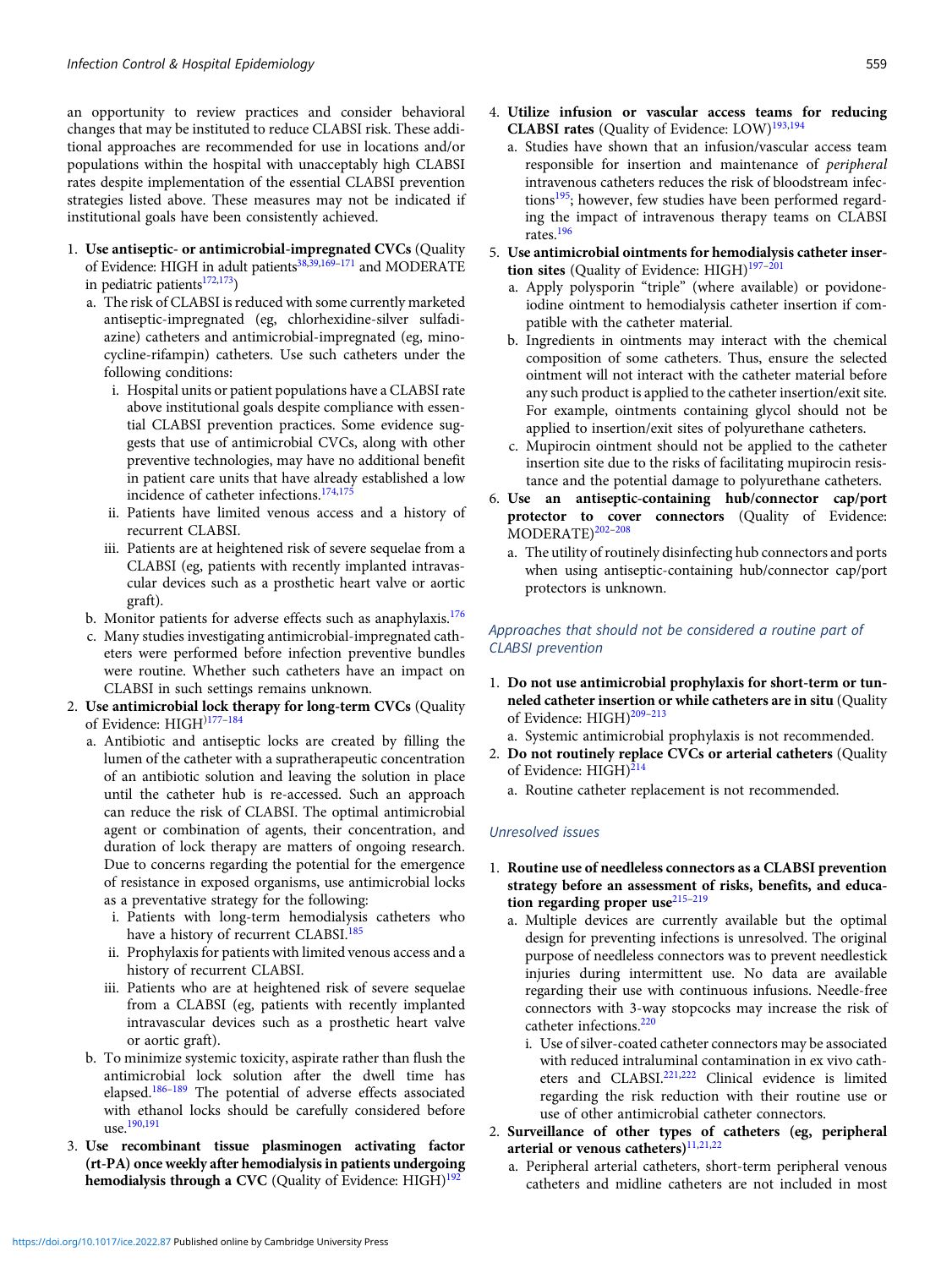#### Table 3. CLABSI Prevention Process Measures

| Assessing Compliance According to Practice                                                                                                                           |                                                                                                                                                                                                                    |  |  |
|----------------------------------------------------------------------------------------------------------------------------------------------------------------------|--------------------------------------------------------------------------------------------------------------------------------------------------------------------------------------------------------------------|--|--|
| Use of proper CVC insertion interventions:<br>1. Hand hygiene<br>2. Use of maximal sterile barrier precautions<br>3. Use of chlorhexidine-based cutaneous antisepsis | (Number of CVC insertions that have documented the use of all 3 interventions performed at<br>the time of CVC insertion divided by number of all CVC insertions) $\times$ 100 = % properly<br>performed procedures |  |  |
| Documentation of daily assessment regarding<br>patient's need for continuing CVC access                                                                              | (Number of CVC insertions with documentation of daily assessment divided by number of<br>patients with CVC) $\times$ 100 = % of patients who received daily assessment for continuing need<br>for CVC access       |  |  |
| <b>Assessing Compliance by Simulation</b>                                                                                                                            |                                                                                                                                                                                                                    |  |  |
| Simulation of catheter maintenance to assess HCP<br>competency                                                                                                       | (Number of HCP properly simulating aseptic infusion of medications divided by number of<br>HCP simulating the aseptic infusion of medications) $\times$ 100 = % of HCP competent in catheter<br>maintenance        |  |  |
| Assessing Device Utilization as a Surrogate for Patient Exposure Risk                                                                                                |                                                                                                                                                                                                                    |  |  |
| Standard utilization ratio (SUR)                                                                                                                                     | Number of observed device days divided by number of predicted device days                                                                                                                                          |  |  |

surveillance systems although they are associated with risk of bloodstream infection. Future surveillance systems should consider including bloodstream infections associated with these types of catheters.

- b. If considering further infection prevention interventions due to concern for an increase in infections, hospitals may want to consider extending their surveillance programs to include all types of catheters used to gauge the size of the problem.
- 3. Standard, nonantimicrobial transparent dressings and CLABSI risk
	- a. A meta-analysis reported an association between CLABSI and transparent dressing use; however, the source studies for the meta-analysis reporting this association were of low quality. $223$
- 4. The impact of using chlorhexidine-based products on bacterial resistance to chlorhexidine
	- a. Widespread use of chlorhexidine-based products (eg, use of chlorhexidine bathing, antisepsis, and dressings) may pro-mote reduced chlorhexidine susceptibility.<sup>[224](#page-15-0)</sup> However, testing for chlorhexidine susceptibility is not standardized. The clinical impact of reduced chlorhexidine susceptibility is unknown.

# 5. Sutureless securement

- a. The impact of sutureless securement devices in reducing CLABSI is unknown.[225,226](#page-15-0)
- 6. Impact of silver zeolite-impregnated umbilical catheters in preterm infants (applicable in countries where it is approved for use in children) $227$ 
	- a. One randomized study suggests that antimicrobial-impregnated umbilical catheters appear to be safe and effective in NICU patients.<sup>[228](#page-15-0)</sup>
- 7. Necessity of mechanical disinfection of a catheter hub, needleless connector, and injection port before accessing the catheter when antiseptic-containing caps are being used.
	- a. It is unknown whether the application and removal of an antiseptic-containing cap provides the same benefit to reducing risk of CLABSI as manual disinfection. Future research is needed to determine if using such a cap will obviate the need for manual disinfection before accessing a catheter.

## Section 5: Performance measures

## Internal reporting

These performance measures are intended to support internal hos-pital quality improvement efforts<sup>[229](#page-15-0),[230](#page-15-0)</sup> and do not necessarily address external reporting needs.

The process and outcome measures suggested here are derived from published guidelines, other relevant literature, and the opinion of the authors. Report process and outcome measures to senior hospital leadership, nursing leadership, and clinicians who care for patients at risk for CLABSI.

## Process measures (Table 3)

- 1. Compliance with CVC insertion guidelines as documented on an insertion checklist
	- a. Assess compliance with the checklist in all hospital settings where CVCs are inserted (eg, ICUs, ED, OR, radiology, general patient care units) and assign HCP familiar with CVCs to this task.
	- b. Documenting compliance using the insertion checklist upholds accountability and compliance with the proper procedure steps and identifies gaps to be mitigated. The Institute for Healthcare Improvement (IHI) provides an example of a central catheter checklist.<sup>231</sup>
	- c. Documentation of CVC insertion procedures in compliance with appropriate hand hygiene, use of maximal sterile barrier precautions, and use of chlorhexidine-based cutaneous antisepsis of the insertion site:
		- i. Numerator: Number of CVC insertions that have documented the use of all 3 interventions (hand hygiene, maximal barrier precautions, and chlorhexidine-based cutaneous antiseptic use) performed at the time of CVC insertion.
		- ii. Denominator: Number of all CVC insertions.
		- iii. Multiply by 100 so that the measure is expressed as a percentage.
- 2. Compliance with documentation of daily assessment regarding the need for continuing CVC access.
	- a. Measure the percentage of patients with a CVC where there is documentation of daily assessment: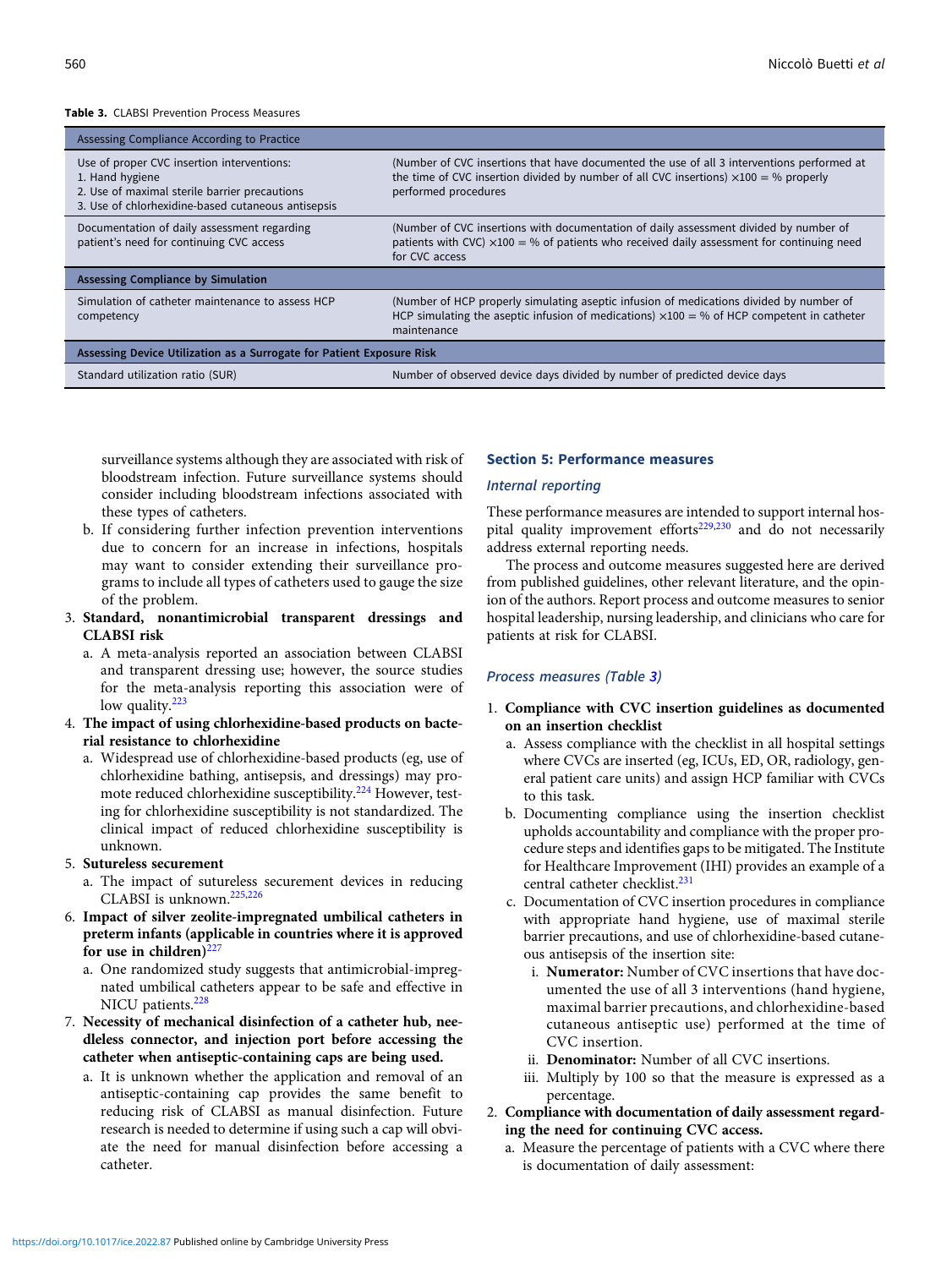Table 4. CLABSI Prevention Outcome Measures

| <b>Assessing CLABSI Rate</b>                                                                                  |                                                                                                                                                                                                                        |  |  |
|---------------------------------------------------------------------------------------------------------------|------------------------------------------------------------------------------------------------------------------------------------------------------------------------------------------------------------------------|--|--|
| Using NHSN definitions                                                                                        | (Number of CLABSIs in each unit assessed with NHSN definitions divided by<br>total number of catheter days in each unit assessed using NHSN definitions) $\times$ 1,000 =<br>Number of CLABSIs per 1,000 catheter days |  |  |
| <b>Risk Adjustment</b>                                                                                        |                                                                                                                                                                                                                        |  |  |
| Report comparisons based on historic data and NHSN data, if available.                                        |                                                                                                                                                                                                                        |  |  |
| By type of patient-care unit                                                                                  | Device standardized infection ratio ( $dSIR$ ) = Observed CLABSI events divided by<br>predicted CLABSI events based on actual device days                                                                              |  |  |
| By the patient population level to reflect the care of the device,<br>and interventions to reduce utilization | Population standardized infection ratio ( $pSIR$ ) = Observed CLABSI events divided by<br>predicted CLABSI events based on predicted device days                                                                       |  |  |

- i. Numerator: Number of patients with a CVC who have documentation of daily assessment.
- ii. Denominator: Number of patients with a CVC.
- iii. Multiply by 100 so that the measure is expressed as a percentage.
- 3. Simulation of catheter maintenance as an alternative to address HCP competency<sup>[232,233](#page-15-0)</sup>
	- i. Numerator: Number of HCP properly simulating the aseptic infusion of medications.
	- ii. Denominator: Number of HCP simulating the aseptic infusion of medications.
	- iii. Multiply by 100 so that the measure is expressed as a percentage.
- 4. Device utilization can be evaluated over time to assess any changes. Utilization may be compared at the hospital and unit level. It provides a surrogate for patient exposure risk.<sup>[234](#page-15-0)</sup> The standardized utilization ratio (SUR) is an NHSN measure that accounts for facility- and location-level factors that may affect device use.
	- i. SUR: Observed device days divided by predicted device days.

### Outcome measures (See Table 4)

- 1. CLABSI rate: Use NHSN definitions.
	- a. Numerator: Number of CLABSIs in each unit assessed (using NHSN definitions).
	- b. Denominator: Total number of catheter days in each unit assessed (using NHSN definitions).
	- c. Multiply by 1,000 so that the measure is expressed as number of CLABSIs per 1,000 catheter days.
- 2. Risk adjustment: Stratify CLABSI rates by type of patient-care unit.[235](#page-15-0)–[237](#page-15-0)
	- a. Report comparisons based on historic data and NHSN data, if available. $16$
	- b. Use the NHSN device standardized infection ratio (dSIR) to evaluate hospital and unit CLABSI rates.
		- i. dSIR: Observed CLABSI events divided by predicted CLABSI events based on actual device days.
	- c. Consider measures that address device risk at the patient population level. A population SIR  $(pSIR)^{238}$  $(pSIR)^{238}$  $(pSIR)^{238}$  accounts for both device SIR and SUR, reflecting both the care of the device, and interventions to reduce utilization.
		- i. pSIR: Observed CLABSI events divided by predicted CLABSI events based on predicted device days.

#### External reporting

Many challenges exist in providing useful information to consumers and other stakeholders and in preventing unintended conse-quences of public reporting of HAIs.<sup>[239,240](#page-15-0)</sup> Recommendations for public reporting of HAIs have been provided by the Healthcare Infection Control Practices Advisory Committee (HICPAC),<sup>[241](#page-15-0)</sup> the Healthcare-Associated Infection Working Group of the Joint Public Policy Committee,<sup>[242](#page-15-0)</sup> and the National Quality Forum.[243](#page-15-0)

#### State and federal requirements

- 1. Hospitals in states that have mandatory reporting requirements for CLABSI must collect and report the data required by the state.
- 2. For information on state and federal requirements, contact your state or local health department.

#### External quality initiatives

- 1. Hospitals that participate in external quality initiatives or state programs must collect and report the data required by the initiative or the program.
- 2. Problems with interrater reliability may affect comparisons between different institutions.

## Section 6: Implementation of CLABSI prevention strategies

Prevention of CLABSI depends on integrating best practices to reduce the risk of infection and incorporating a culture to support implementation. Hospitals should address technical and socioa-daptive components<sup>[244](#page-15-0)</sup> to CLABSI prevention, including formal training of HCP on indications, placement, and maintenance of devices, in addition to regular assessment of competencies.<sup>[245](#page-15-0)</sup>

One example of a widely used model in the United States, known as the Four Es (ie, engage, educate, execute, and evalu $ate^{246}$ ), involves summarizing evidence, identifying local barriers to implementation, measuring performance, and ensuring that patients receive the infection prevention intervention<sup> $247$ </sup> by addressing knowledge, critical thinking, behavior and psychomotor skills, as well as attitudes and beliefs of all members of the healthcare team involved with the insertion and care of CVCs.[248](#page-15-0),[249](#page-16-0) Facilities may consider utilizing tools to promote high-reliability processes (eg, Lean Six Sigma) and to enhance teamwork (eg, Team STEPPS).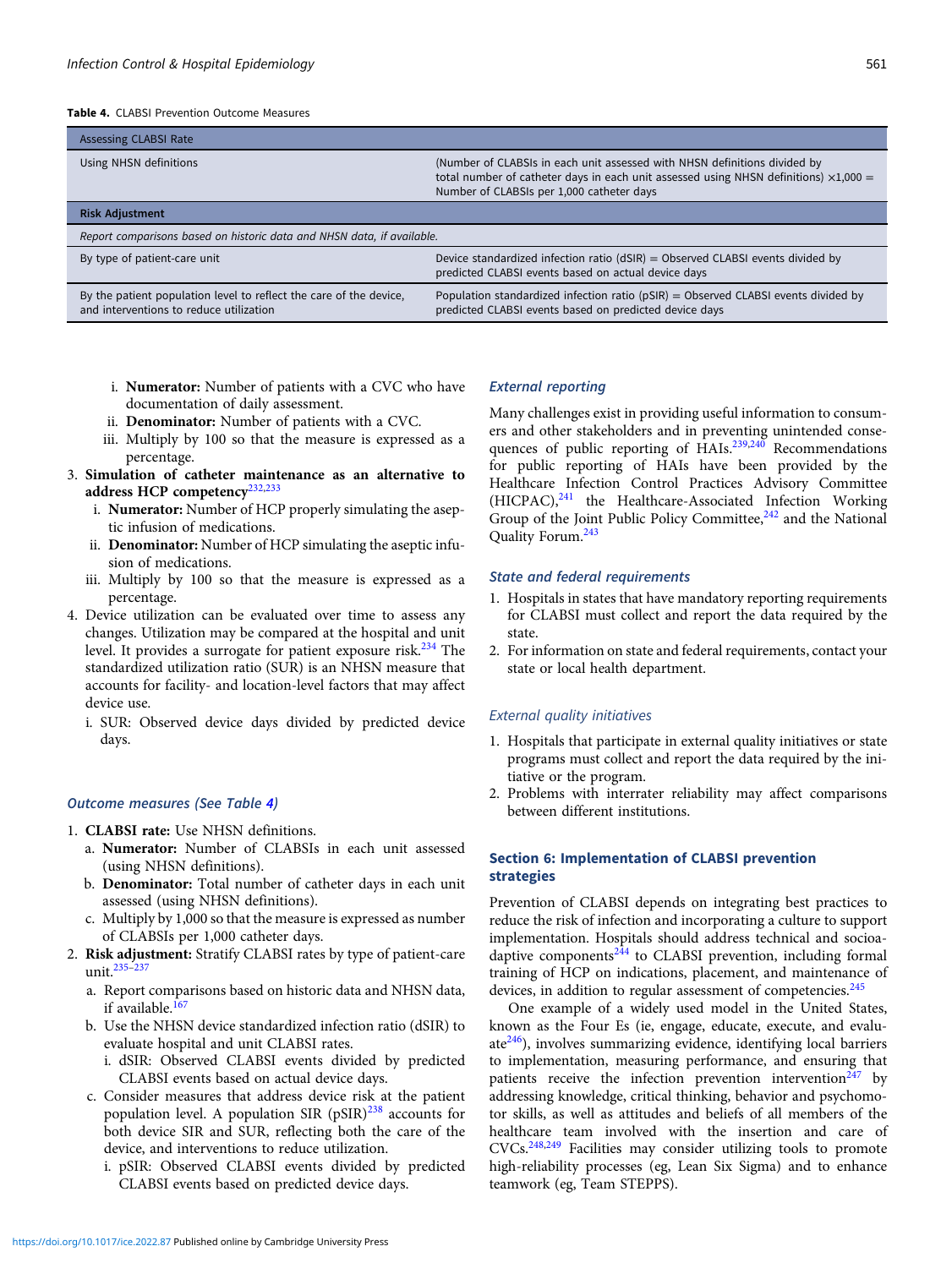## <span id="page-9-0"></span>Engage

Historically, efforts have been centered around having a champion to support CLABSI reduction initiatives. Champions are often very effective in initial phases of adoption, but their efforts may not be enough for integration of processes and sustainability. $250$  It is important to engage both frontline and senior leadership cham-pions in the process and outcome improvement plan,<sup>[251](#page-16-0)</sup> but institutionalizing the work and garnering the support of stakeholder groups facilitates successful, long-lasting results.[252](#page-16-0)

## Educate

HCP, patients, and caregivers involved in care of a CVC should be trained in and competent, relative to their role, with the following:

- 1. Appropriate indications prior to insertion.
- 2. Use of full barrier precautions at the time of insertion.
- 3. Daily evaluation of necessity of the device.

## **Execute**

A standardized competency assessment checklist should be used to assess and document competency of each individual performing CVC insertion and procedures related to care and maintenance (eg, dressing changes).<sup>[253](#page-16-0)–[255](#page-16-0)</sup> In addition, education of the patient and/or family, as appropriate, is required for all CVC care procedures especially when transfer to an alternative setting (eg, home care, ambulatory setting) is planned.<sup>[256,257](#page-16-0)</sup>

## Evaluate

Evaluation involves both process and outcome measurement.<sup>[258](#page-16-0)</sup> Multidisciplinary teams should set clear goals and identify the key factors to be measured. It is important for members of the healthcare team to receive feedback on their performance. Feedback should include periodic (eg, monthly, quarterly) communication (eg, e-mail messages, written reports) of process measurement data via posters, reports, or other forms of communication with graphs showing cumulative compliance with process measures.<sup>[259](#page-16-0)-[262](#page-16-0)</sup> Differences between age groups should also be considered (eg, neonates, pediatrics, and adults).[260](#page-16-0),[263,264](#page-16-0) Central line data can be used to capture trends over time. The standardized utilization ratio (SUR) provides a method for the hospital's units to compare themselves to others with similar characteristics. CLABSI events are important to discuss with the different members of the team caring for the patient to have a clear understanding of gaps and ways to mitigate them in the future.

Acknowledgments. We appreciate Sarah Rolli, Bern University Hospital, for her help with document editing and formatting.

Disclaimer. The findings and conclusions in this report are those of the author and do not necessarily represent the official position of the Centers for Disease Control and Prevention.

Conflicts of interest. The following disclosures reflect what has been reported to SHEA. To provide thorough transparency, SHEA requires full disclosure of all relationships, regardless of relevancy to the topic. Such relationships as potential conflicts of interest are evaluated in a review process that includes assessment by the SHEA Conflict of Interest Committee and may include the Board of Trustees and Editor of Infection Control and Hospital Epidemiology. The assessment of disclosed relationships for possible conflicts of interest has been based on the relative weight of the financial relationship (ie, monetary amount) and the relevance of the relationship (ie, the degree to which

an association might reasonably be interpreted by an independent observer as related to the topic or recommendation of consideration).

N.B. received a Mobility grant from the Swiss National Science Foundation (grant nos. P400PM\_183865 and P4P4PM\_194449) and a grant from the Bangerter-Rhyner Foundation. J.M. is the recipient of a project grant on surgical site infections from the Swiss National Science Foundation (grant no. 32003B\_179500, "Understanding the drivers of surgical site infection: Investigating and modeling the Swissnoso surveillance data"). L.M. served as an advisor/consultant for Marvao Medical Devices. L.H. served as an advisor/consultant for B Braun Medical, BD Medical, Atrion Medical, Nexus Medical, Teleflex. M.E.R. served as an advisor/consultant for 3M, Becton Dickinson, and Cetius, and Teleflex, and received honoraria from Teleflex. All other authors report no conflicts of interest related to this article.

## References

- 1. Marschall J, Mermel LA, Fakih M, et al. Strategies to prevent central lineassociated bloodstream infections in acute-care hospitals: 2014 update. Infect Control Hosp Epidemiol 2014;35:753–771.
- 2. The Society for Healthcare Epidemiology of America (SHEA) Handbook for SHEA-Sponsored Guidelines and Expert Guidance Documents 2021. SHEA website. [https://shea-online.org/wp-content/uploads/2022/02/2022-](https://shea-online.org/wp-content/uploads/2022/02/2022-Handbook-Update-Approved-Posted.pdf) [Handbook-Update-Approved-Posted.pdf](https://shea-online.org/wp-content/uploads/2022/02/2022-Handbook-Update-Approved-Posted.pdf). Published 2021. Accessed March 22, 2022.
- 3. Digiovine B, Chenoweth C, Watts C, Higgins M. The attributable mortality and costs of primary nosocomial bloodstream infections in the intensive care unit. Am J Respir Crit Care Med 1999;160:976–981.
- 4. Dimick JB, Pelz RK, Consunji R, Swoboda SM, Hendrix CW, Lipsett PA. Increased resource use associated with catheter-related bloodstream infection in the surgical intensive care unit. Arch Surg 2001;136: 229–234.
- 5. Goudie A, Dynan L, Brady PW, Rettiganti M. Attributable cost and length of stay for central line-associated bloodstream infections. Pediatrics 2014;133:e1525–e1532.
- 6. Leistner R, Hirsemann E, Bloch A, Gastmeier P, Geffers C. Costs and prolonged length of stay of central venous catheter–associated bloodstream infections (CVC BSI): a matched prospective cohort study. Infection 2014;42:31–36.
- 7. Stevens V, Geiger K, Concannon C, Nelson RE, Brown J, Dumyati G. Inpatient costs, mortality and 30-day readmission in patients with central line-associated bloodstream infections. Clin Microbiol Infect 2014; 20:O318–O324.
- 8. Ziegler MJ, Pellegrini DC, Safdar N. Attributable mortality of central lineassociated bloodstream infection: systematic review and metaanalysis. Infection 2015;43:29–36.
- 9. Dube WC, Jacob JT, Zheng Z, et al. Comparison of Rates of central lineassociated bloodstream infections in patients with 1 vs 2 central venous catheters. JAMA Network Open 2020;3:e200396.
- 10. Mermel LA. How should surveillance systems account for concurrent intravascular catheters? JAMA Netw Open 2020;3:e200400.
- 11. Maki DG, Kluger DM, Crnich CJ. The risk of bloodstream infection in adults with different intravascular devices: a systematic review of 200 published prospective studies. Mayo Clin Proc 2006;81:1159–1171.
- 12. European Centre for Disease Prevention and Control. Point Prevalence Survey of Healthcare-Associated Infections and Antimicrobial use in European Acute-Care Hospitals. Stockholm, Sweden: ECDC; 2013.
- 13. Marschall J, Leone C, Jones M, Nihill D, Fraser VJ, Warren DK. Catheterassociated bloodstream infections in general medical patients outside the intensive care unit: a surveillance study. Infect Control Hosp Epidemiol 2007;28:905–909.
- 14. Vital signs: central line-associated bloodstream infections—United States, 2001, 2008, and 2009. Morb Mortal Wkly Rep 2011;60:243–248.
- 15. Kallen AJ, Patel PR, O'Grady NP. Preventing catheter-related bloodstream infections outside the intensive care unit: expanding prevention to new settings. Clin Infect Dis 2010;51:335–341.
- 16. Zingg W, Sandoz L, Inan C, et al. Hospital-wide survey of the use of central venous catheters. J Hosp Infect 2011;77:304–308.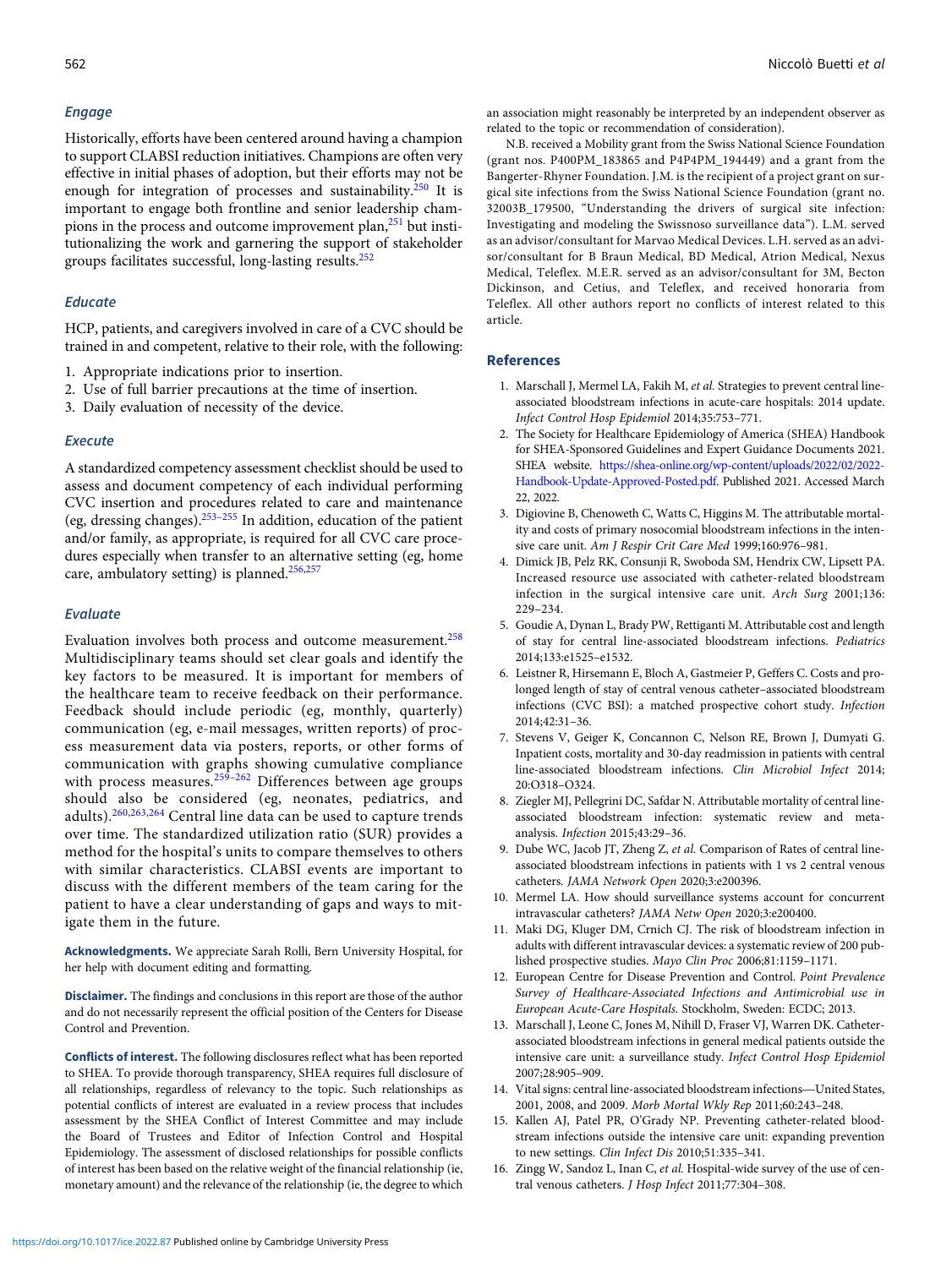- <span id="page-10-0"></span>17. Rhee Y, Heung M, Chen B, Chenoweth CE. Central line-associated bloodstream infections in non-ICU inpatient wards: a 2-year analysis. Infect Control Hosp Epidemiol 2015;36:424–430.
- 18. Nguyen DB, Shugart A, Lines C, et al. National Healthcare Safety Network (NHSN) Dialysis Event Surveillance Report for 2014. Clin J Am Soc Nephrol 2017;12:1139–1146.
- 19. Loftus RW, Brown JR, Koff MD, et al. Multiple reservoirs contribute to intraoperative bacterial transmission. Anesth Analg 2012;114: 1236–1248.
- 20. Zakhour R, Chaftari AM, Raad, II. Catheter-related infections in patients with haematological malignancies: novel preventive and therapeutic strategies. Lancet Infect Dis 2016;16:e241–e250.
- 21. Mermel LA. Short-term peripheral venous catheter-related bloodstream infections: a systematic review. Clin Infect Dis 2017;65: 1757–1762.
- 22. O'Horo JC, Maki DG, Krupp AE, Safdar N. Arterial catheters as a source of bloodstream infection: a systematic review and meta-analysis. Crit Care Med 2014;42:1334–1339.
- 23. Almuneef MA, Memish ZA, Balkhy HH, Hijazi O, Cunningham G, Francis C. Rate, risk factors, and outcomes of catheter-related bloodstream infection in a paediatric intensive care unit in Saudi Arabia. J Hosp Infect 2006;62:207–213.
- 24. Alonso-Echanove J, Edwards JR, Richards MJ, et al. Effect of nurse staffing and antimicrobial-impregnated central venous catheters on the risk for bloodstream infections in intensive care units. Infect Control Hosp Epidemiol 2003;24:916–925.
- 25. Lorente L, Henry C, Martin MM, Jimenez A, Mora ML. Central venous catheter–related infection in a prospective and observational study of 2,595 catheters. Crit Care 2005;9:R631–R635.
- 26. Rey C, Alvarez F, De-La-Rua V, et al. Intervention to reduce catheterrelated bloodstream infections in a pediatric intensive care unit. Intensive Care Med 2011;37:678–685.
- 27. Lorente L, Jimenez A, Naranjo C, et al. Higher incidence of catheterrelated bacteremia in jugular site with tracheostomy than in femoral site. Infect Control Hosp Epidemiol 2010;31:311–313.
- 28. Callister D, Limchaiyawat P, Eells SJ, Miller LG. Risk factors for central line-associated bloodstream infections in the era of prevention bundles. Infect Control Hosp Epidemiol 2015;36:214–216.
- 29. Milstone AM, Reich NG, Advani S, et al. Catheter dwell time and CLABSIs in neonates with PICCs: a multicenter cohort study. Pediatrics 2013;132: e1609–e1615.
- 30. Templeton A, Schlegel M, Fleisch F, et al. Multilumen central venous catheters increase risk for catheter-related bloodstream infection: prospective surveillance study. Infection 2008;36:322–327.
- 31. Pongruangporn M, Ajenjo MC, Russo AJ, et al. Patient- and devicespecific risk factors for peripherally inserted central venous catheter– related bloodstream infections. Infect Control Hosp Epidemiol 2013;34: 184–189.
- 32. Chopra V, Ratz D, Kuhn L, Lopus T, Chenoweth C, Krein S. PICCassociated bloodstream infections: prevalence, patterns, and predictors. Am J Med 2014;127:319–328.
- 33. Parienti JJ, Mongardon N, Megarbane B, et al. Intravascular complications of central venous catheterization by insertion site. N Engl J Med 2015;373:1220–1229.
- 34. Fridkin SK, Pear SM, Williamson TH, Galgiani JN, Jarvis WR. The role of understaffing in central venous catheter-associated bloodstream infections. Infect Control Hosp Epidemiol 1996;17:150–158.
- 35. Cimiotti JP, Haas J, Saiman L, Larson EL. Impact of staffing on bloodstream infections in the neonatal intensive care unit. Arch Pediatr Adolesc Med 2006;160:832–836.
- 36. Leistner R, Thurnagel S, Schwab F, Piening B, Gastmeier P, Geffers C. The impact of staffing on central venous catheter-associated bloodstream Adolesc Med 2006;160:832–836.<br>Leistner R, Thurnagel S, Schwab F, Piening B, Gastmeier P, Geffers C. The<br>impact of staffing on central venous catheter-associated bloodstream<br>infections in preterm neonates—results of nation-Germany. Antimicrob Resist Infect Control 2013;2:11.
- 37. Merrer J, De Jonghe B, Golliot F, et al. Complications of femoral and subclavian venous catheterization in critically ill patients: a randomized controlled trial. JAMA 2001;286:700–707.
- 38. Raad I, Darouiche R, Dupuis J, et al. Central venous catheters coated with minocycline and rifampin for the prevention of catheter-related colonization and bloodstream infections. A randomized, double-blind trial. The Texas Medical Center Catheter Study Group. Ann Intern Med 1997; 127:267–274.
- 39. Hanna H, Benjamin R, Chatzinikolaou I, et al. Long-term silicone central venous catheters impregnated with minocycline and rifampin decrease rates of catheter-related bloodstream infection in cancer patients: a prospective randomized clinical trial. J Clin Oncol 2004;22:3163–171.
- 40. Lorente L, Lecuona M, Jimenez A, et al. Efficiency of chlorhexidine-silver sulfadiazine-impregnated venous catheters at subclavian sites. Am J Infect Control 2015;43:711–714.
- 41. Richards B, Chaboyer W, Bladen T, Schluter PJ. Effect of central venous catheter type on infections: a prospective clinical trial. J Hosp Infect 2003;54:10–17.
- 42. Mimoz O, Lucet JC, Kerforne T, et al. Skin antisepsis with chlorhexidinealcohol versus povidone iodine-alcohol, with and without skin scrubbing, for prevention of intravascular-catheter-related infection (CLEAN): an open-label, multicentre, randomised, controlled, two-by-two factorial trial. Lancet 2015;386:2069–2077.
- 43. Yasuda H, Sanui M, Abe T, et al. Comparison of the efficacy of three topical antiseptic solutions for the prevention of catheter colonization: a multicenter randomized controlled study. Crit Care 2017;21:320.
- 44. Timsit JF, Schwebel C, Bouadma L, et al. Chlorhexidine-impregnated sponges and less frequent dressing changes for prevention of catheterrelated infections in critically ill adults: a randomized controlled trial. JAMA 2009;301:1231–1241.
- 45. Timsit JF, Mimoz O, Mourvillier B, et al. Randomized controlled trial of chlorhexidine dressing and highly adhesive dressing for preventing catheter-related infections in critically ill adults. Am J Respir Crit Care Med 2012;186:1272–1278.
- 46. National Healthcare Safety Network. Bloodstream Infection event (central line-associated bloodstream infection and non–central line-associated bloodstream infection. Centers for Disease Control and Prevention website. [https://www.cdc.gov/nhsn/PDFs/pscManual/4PSC\\_](https://www.cdc.gov/nhsn/PDFs/pscManual/4PSC_CLABScurrent.pdf) [CLABScurrent.pdf.](https://www.cdc.gov/nhsn/PDFs/pscManual/4PSC_CLABScurrent.pdf) Updated January 2022. Accessed March 22, 2022.
- 47. Grooth HJ, Timsit JF, Mermel L, et al. Validity of surrogate endpoints assessing central venous catheter-related infection: evidence from individual- and study-level analyses. Clin Microbiol Infect 2020;26: 563–571.
- 48. Niedner MF. The harder you look, the more you find: catheter-associated bloodstream infection surveillance variability. Am J Infect Control 2010; 38:585–595.
- 49. Tomlinson D, Mermel LA, Ethier MC, Matlow A, Gillmeister B, Sung L. Defining bloodstream infections related to central venous catheters in patients with cancer: a systematic review. Clin Infect Dis 2011; 53:697–710.
- 50. Mayer J, Greene T, Howell J, Ying J, Rubin MA, Trick WE, et al. Agreement in classifying bloodstream infections among multiple reviewers conducting surveillance. Clin Infect Dis 2012;55:364–370.
- 51. Mermel LA, Allon M, Bouza E, et al. Clinical practice guidelines for the diagnosis and management of intravascular catheter-related infection: 2009 Update by the Infectious Diseases Society of America. Clin Infect Dis 2009;49:1–45.
- 52. O'Grady NP, Alexander M, Dellinger EP, et al. Guidelines for the prevention of intravascular catheter-related infections. MMWR Recom Rep 2002;51:1–29.
- 53. O'Grady NP, Alexander M, Burns LA, et al. Guidelines for the prevention of intravascular catheter-related infections. Clin Infect Dis 2011;52: e162–e193.
- 54. Masse J, Elkalioubie A, Blazejewski C, et al. Colonization pressure as a risk factor of ICU-acquired multidrug-resistant bacteria: a prospective observational study. Eur J Clin Microbiol Infect Dis 2017;36:797–805.
- 55. Saint S. Chapter 16. Prevention of intravascular catheterassociated infections. In: Making Health Care Safer. Agency for Healthcare Research and Quality website. [www.ahrq.gov/clinic/ptsafety/](http://www.ahrq.gov/clinic/ptsafety/). Published 2001. Accessed March 22, 2022.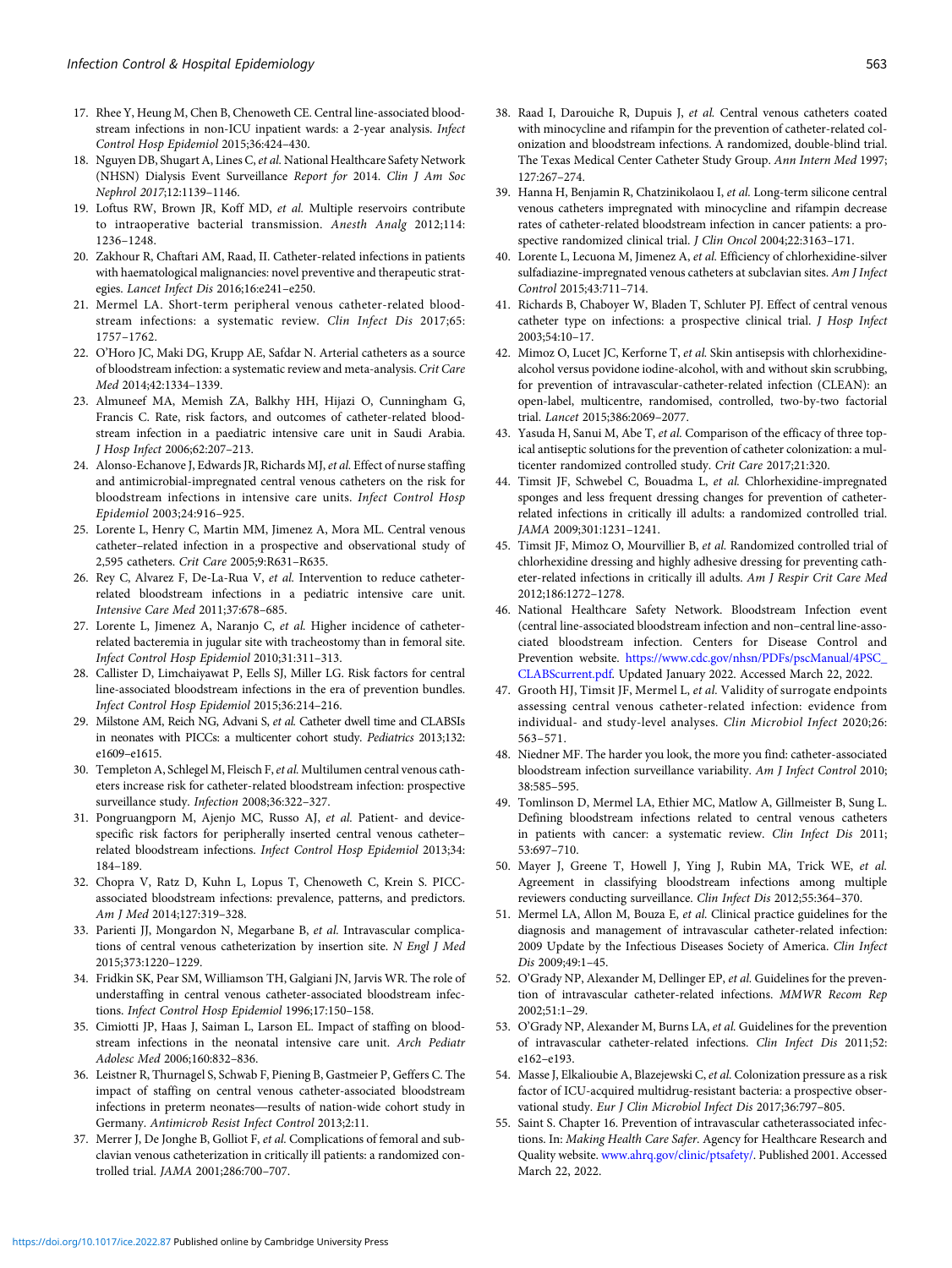- <span id="page-11-0"></span>56. Huang EY, Chen C, Abdullah F, et al. Strategies for the prevention of central venous catheter infections: an American Pediatric Surgical Association Outcomes and Clinical Trials Committee systematic review. J Pediatr Surg 2011;46:2000–2011.
- 57. OTILUS. Preventing central line-associated bloodstream infection: global challenges, a global perspective. The Joint Commission website. [https://](https://www.jointcommission.org/-/media/tjc/documents/resources/hai/clabsi_monographpdf.pdf) [www.jointcommission.org/-/media/tjc/documents/resources/hai/clabsi\\_](https://www.jointcommission.org/-/media/tjc/documents/resources/hai/clabsi_monographpdf.pdf) [monographpdf.pdf.](https://www.jointcommission.org/-/media/tjc/documents/resources/hai/clabsi_monographpdf.pdf) Updated May 2012. Accessed March 22, 2022.
- 58. Barnes S, Olmsted RN, Monsees E, et al. Guide to preventing central line-associated bloodstream infections. Association for Professionals in Infection Control and Epidemiology (APIC) website. [https://apic.org/](https://apic.org/Resource_/TinyMceFileManager/2015/APIC_CLABSI_WEB.pdf) [Resource\\_/TinyMceFileManager/2015/APIC\\_CLABSI\\_WEB.pdf](https://apic.org/Resource_/TinyMceFileManager/2015/APIC_CLABSI_WEB.pdf). Published 2015. Accessed March 22, 2022.
- 59. Gorski LA, Hadaway L, Hagle ME, et al. Infusion Therapy Standards of Practice, Eighth Edition. J Infusion Nurs 2021;44:S1–S224.
- 60. Bloodstream infection event (central line-associated bloodstream infection and non–central line-associated bloodstream infection). Centers for Disease Control and Prevention website. [https://www.cdc.gov/nhsn/](https://www.cdc.gov/nhsn/pdfs/pscmanual/4psc_clabscurrent.pdf) [pdfs/pscmanual/4psc\\_clabscurrent.pdf](https://www.cdc.gov/nhsn/pdfs/pscmanual/4psc_clabscurrent.pdf). Published 2019. Accessed March 22, 2022.
- 61. Tejedor SC, Garrett G, Jacob JT, et al. Electronic documentation of central venous catheter days: validation is essential. Infect Control Hosp Epidemiol 2013;34:900–907.
- 62. Woeltje KF, McMullen KM, Butler AM, Goris AJ, Doherty JA. Electronic surveillance for healthcare-associated central line-associated bloodstream infections outside the intensive care unit. Infect Control Hosp Epidemiol 2011;32:1086–1090.
- 63. Pronovost PJ, Watson SR, Goeschel CA, Hyzy RC, Berenholtz SM. Sustaining reductions in central line-associated bloodstream infections in michigan intensive care units: a 10-year analysis. Am J Med Qual 2016;31:197–202. in michigan intensive care units: a 10-year analysis. Am J Med Qual 2016;31:197-202.<br>2016;31:197-202.<br>Centers for Disease Control and Prevention. Vital signs: central line-asso-<br>ciated bloodstream infections—United States,
- 64. Centers for Disease Control and Prevention. Vital signs: central line-asso-Morb Mortal Wkly Rep 2011;60:243–248.
- 65. Kim JS, Holtom P, Vigen C. Reduction of catheter-related bloodstream infections through the use of a central venous line bundle: epidemiologic and economic consequences. Am J Infect Control 2011;39:640–646.
- 66. Halton KA, Cook D, Paterson DL, Safdar N, Graves N. Cost-effectiveness of a central venous catheter care bundle. PLoS One 2010;5:e12815.
- 67. Tang HJ, Lin HL, Lin YH, Leung PO, Chuang YC, Lai CC. The impact of central line insertion bundle on central line-associated bloodstream infection. BMC Infect Dis 2014;14:356.
- 68. Ista E, van der Hoven B, Kornelisse RF, et al. Effectiveness of insertion and maintenance bundles to prevent central line-associated bloodstream infections in critically ill patients of all ages: a systematic review and meta-analysis. Lancet Infect Dis 2016;16:724–734.
- 69. Richter JP, McAlearney AS. Targeted implementation of the Comprehensive Unit-Based Safety Program through an assessment of safety culture to minimize central line-associated bloodstream infections. Health Care Manage Rev 2018;43:42–49.
- 70. Furuya EY, Dick A, Perencevich EN, Pogorzelska M, Goldmann D, Stone PW. Central-line bundle implementation in US intensive care units and impact on bloodstream infections. PLoS One 2011;6:e15452.
- 71. Guerin K, Wagner J, Rains K, Bessesen M. Reduction in central lineassociated bloodstream infections by implementation of a postinsertion care bundle. Am J Infect Control 2010;38:430–433.
- 72. Miller MR, Niedner MF, Huskins WC, et al. Reducing PICU central lineassociated bloodstream infections: 3-year results. Pediatrics 2011;128: e1077–e1083.
- 73. O'Neil C, Ball K, Wood H, et al. A central-line care maintenance bundle for the prevention of central line-associated bloodstream infection in non–intensive care unit settings. Infect Control Hosp Epidemiol 2016;37: 692–698.
- 74. Sherertz RJ, Ely EW, Westbrook DM, et al. Education of physicians-intraining can decrease the risk for vascular catheter infection. Ann Intern Med 2000;132:641–648.
- 75. Eggimann P, Harbarth S, Constantin MN, Touveneau S, Chevrolet JC, Pittet D. Impact of a prevention strategy targeted at vascular-access care

on incidence of infections acquired in intensive care. Lancet 2000;355: 1864–1868.

- 76. Coopersmith CM, Rebmann TL, Zack JE, et al. Effect of an education program on decreasing catheter-related bloodstream infections in the surgical intensive care unit. Crit Care Med 2002;30:59–64.
- 77. Warren DK, Zack JE, Cox MJ, Cohen MM, Fraser VJ. An educational intervention to prevent catheter-associated bloodstream infections in a nonteaching, community medical center. Crit Care Med 2003;31: 1959–1963.
- 78. Warren DK, Zack JE, Mayfield JL, et al. The effect of an education program on the incidence of central venous catheter–associated bloodstream infection in a medical ICU. Chest 2004;126:1612–1618.
- 79. Lobo RD, Levin AS, Oliveira MS, et al. Evaluation of interventions to reduce catheter-associated bloodstream infection: continuous tailored education versus one basic lecture. Am J Infect Control 2010;38:440–448.
- 80. Cherry MG, Brown JM, Neal T, Ben Shaw N. What features of educational interventions lead to competence in aseptic insertion and maintenance of CV catheters in acute care? Med Teach 2010;32:198–218.
- 81. Joint Commission Resources. Assessing Hospital Staff Competence. Oakbrook Terrace, IL: Joint Commission International; 2007.
- 82. Barsuk JH, Cohen ER, Potts S, et al. Dissemination of a simulation-based mastery learning intervention reduces central line-associated bloodstream infections. BMJ Qual Saf 2014;23:749–756.
- 83. Cartier V, Inan C, Zingg W, Delhumeau C, Walder B, Savoldelli GL. Simulation-based medical education training improves short and longterm competency in, and knowledge of central venous catheter insertion: a before and after intervention study. Eur J Anaesthesiol 2016;33:568–574.
- 84. Khouli H, Jahnes K, Shapiro J, et al. Performance of medical residents in sterile techniques during central vein catheterization: randomized trial of efficacy of simulation-based training. Chest 2011;139:80–87.
- 85. Ma IW, Brindle ME, Ronksley PE, Lorenzetti DL, Sauve RS, Ghali WA. Use of simulation-based education to improve outcomes of central venous catheterization: a systematic review and meta-analysis. Acad Med 2011; 86:1137–1147.
- 86. Bleasdale SC, Trick WE, Gonzalez IM, Lyles RD, Hayden MK, Weinstein RA. Effectiveness of chlorhexidine bathing to reduce catheter-associated bloodstream infections in medical intensive care unit patients. Arch Intern Med 2007;167:2073–2079.
- 87. Milstone AM, Elward A, Song X, et al. Daily chlorhexidine bathing to reduce bacteraemia in critically ill children: a multicentre, cluster-randomised, crossover trial. Lancet 2013;381:1099–1106.
- 88. Climo MW, Yokoe DS, Warren DK, et al. Effect of daily chlorhexidine bathing on hospital-acquired infection. N Engl J Med 2013;368:533–542.
- 89. Noto MJ, Domenico HJ, Byrne DW, et al. Chlorhexidine bathing and healthcare-associated infections: a randomized clinical trial. JAMA 2015;313:369–378.
- 90. Afonso E, Blot K, Blot S. Prevention of hospital-acquired bloodstream infections through chlorhexidine gluconate-impregnated washcloth bathing in intensive care units: a systematic review and meta-analysis of randomised crossover trials. Euro Surveill 2016;21:30400.
- 91. Munoz-Price LS, Hota B, Stemer A, Weinstein RA. Prevention of bloodstream infections by use of daily chlorhexidine baths for patients at a long-term acute-care hospital. Infect Control Hosp Epidemiol 2009;30: 1031–1035.
- 92. Medina A, Serratt T, Pelter M, Brancamp T. Decreasing central lineassociated bloodstream infections in the non-ICU population. J Nurs Care Qual 2014;29:133–140.
- 93. Huang SS, Septimus E, Kleinman K, et al. Chlorhexidine versus routine bathing to prevent multidrug-resistant organisms and all-cause bloodstream infections in general medical and surgical units (ABATE Infection trial): a cluster-randomised trial. Lancet 2019;393:1205–1215.
- 94. Tien KL, Sheng WH, Shieh SC, et al. Chlorhexidine bathing to prevent central line-associated bloodstream infections in hematology units: a prospective, controlled cohort study. Clin Infect Dis 2020;71:556–563.
- 95. Zerr DM, Milstone AM, Dvorak CC, et al. Chlorhexidine gluconate bathing in children with cancer or those undergoing hematopoietic stem cell transplantation: a double-blinded randomized controlled trial from the Children's Oncology Group. Cancer 2020;127:56–66.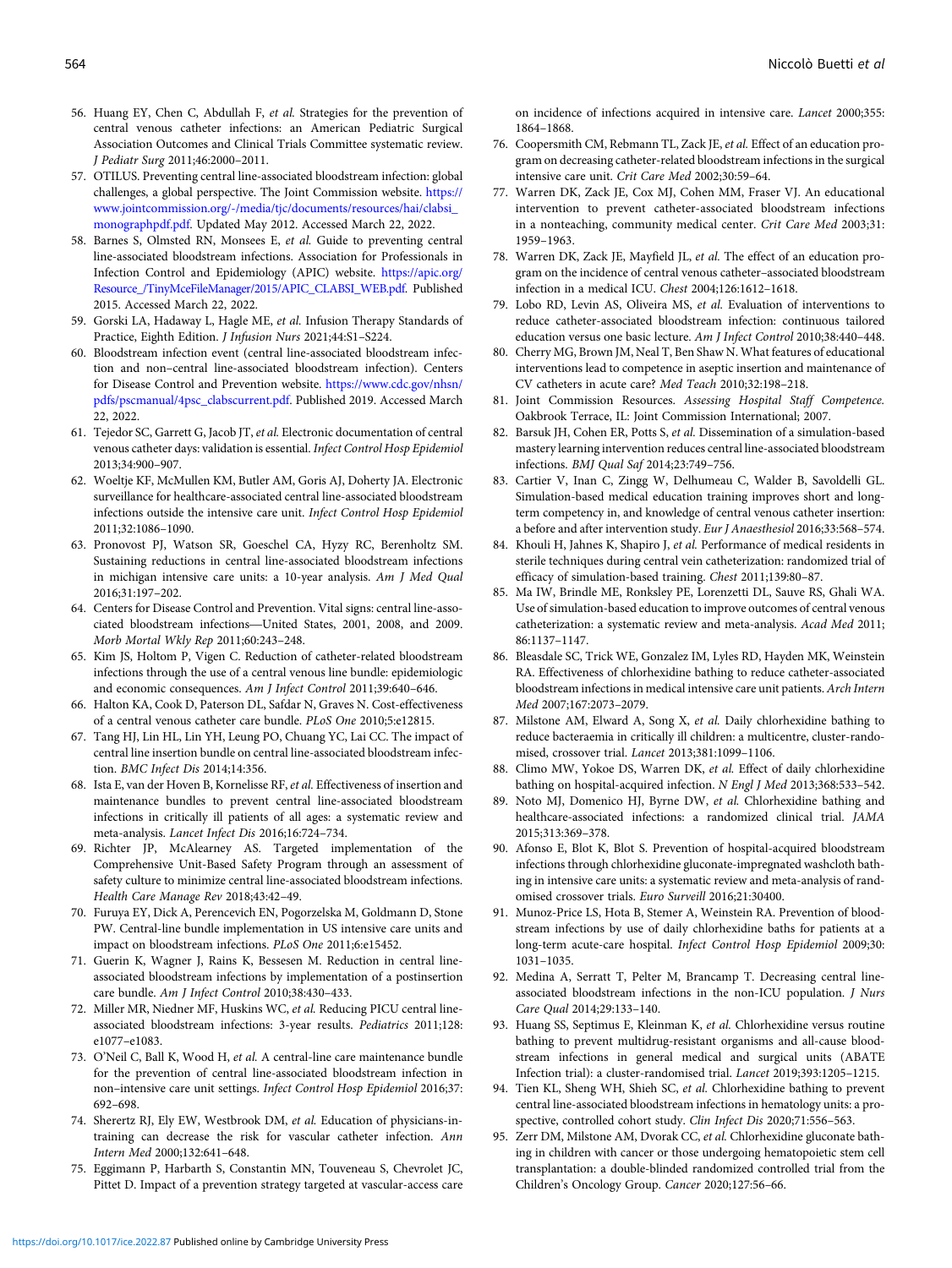- <span id="page-12-0"></span>96. Milstone AM, Bamford P, Aucott SW, Tang N, White KR, Bearer CF. Chlorhexidine inhibits L1 cell adhesion molecule-mediated neurite outgrowth in vitro. Pediatr Res 2014;75:8–13.
- 97. Kieran EA, O'Sullivan A, Miletin J, Twomey AR, Knowles SJ, O'Donnell CPF. 2% chlorhexidine-70% isopropyl alcohol versus 10% povidoneiodine for insertion site cleaning before central-line insertion in preterm infants: a randomised trial. Arch Dis Child Fetal Neonatal Ed 2018;103: F101–F106.
- 98. Neri I, Ravaioli GM, Faldella G, Capretti MG, Arcuri S, Patrizi A. Chlorhexidine-induced chemical burns in very-low-birthweight infants. J Pediatr 2017;191:262–265.
- 99. Chandonnet CJ, Toole C, Young V, et al. Safety of biweekly chlorhexidine gluconate bathing in infants 36 to 48 weeks' postmenstrual age. Am J Crit Care 2019;28:451–459. 100. Shandonnet CJ, Toole C, Young V, *et al.* Safety of biweekly chlorhexidine gluconate bathing in infants 36 to 48 weeks' postmenstrual age. Am J Crit Care 2019;28:451–459.<br>100. Kampf G. Acquired resistance to chlorhex
- 'antiseptic stewardship' initiative? J Hosp Infect 2016;94:213–227.
- 101. Wichmann D, Belmar Campos CE, et al. Efficacy of introducing a checklist to reduce central venous line associated bloodstream infections in the ICU caring for adult patients. BMC Infect Dis 2018;18:267.
- 102. Elgohari S, Wilson J, Saei A, Sheridan EA, Lamagni T. Impact of national policies on the microbial aetiology of surgical site infections in acute NHS hospitals in England: analysis of trends between 2000 and 2013 using multicentre prospective cohort data. Epidemiol Infect 2017; 145:957–969.
- 103. Yilmaz G, Koksal I, Aydin K, Caylan R, Sucu N, Aksoy F. Risk factors of catheter-related bloodstream infections in parenteral nutrition catheterization. J Parenter Enteral Nutr 2007;31:284–287.
- 104. Boyce JM, Pittet D. Guideline for Hand Hygiene in Health-Care Settings. Recommendations of the Healthcare Infection Control Practices Advisory Committee and the HICPAC/SHEA/APIC/IDSA Hand Hygiene Task Force. Society for Healthcare Epidemiology of America/Association for Professionals in Infection Control/Infectious Diseases Society of America. MMWR Recomm Rep 2002;51:1–45.
- 105. Rosenthal VD, Guzman S, Safdar N. Reduction in nosocomial infection with improved hand hygiene in intensive care units of a tertiary-care hospital in Argentina. Am J Infect Control 2005;33:392–397.
- 106. Capretti MG, Sandri F, Tridapalli E, Galletti S, Petracci E, Faldella G. Impact of a standardized hand hygiene program on the incidence of nosocomial infection in very low birth weight infants. Am J Infect Control 2008;36:430–435.
- 107. van der Kooi T, Sax H, Pittet D, et al. Prevention of hospital infections by intervention and training (PROHIBIT): results of a pan-European clusterrandomized multicentre study to reduce central venous catheter-related bloodstream infections. Intensive Care Med 2018;44:48–60.
- 108. Arvaniti K, Lathyris D, Blot S, Apostolidou-Kiouti F, Koulenti D, Haidich AB. Cumulative evidence of randomized controlled and observational studies on catheter-related infection risk of central venous catheter insertion site in ICU patients: a pairwise and network meta-analysis. Crit Care Med 2017;45:e437–e448.
- 109. Parienti JJ. Catheter-related bloodstream infection in jugular versus subclavian central catheterization. Crit Care Med 2017;45:e734–e735.
- 110. Timsit JF, Bouadma L, Mimoz O, et al. Jugular versus femoral short-term catheterization and risk of infection in intensive care unit patients. Causal analysis of two randomized trials. Am J Respir Crit Care Med 2013; 188:1232–1239.
- 111. Ullman AJ, Bernstein SJ, Brown E, et al. The Michigan Appropriateness Guide for Intravenous Catheters in Pediatrics: miniMAGIC. Pediatrics 2020;145:S269–S84.
- 112. Chau A, Hernandez JA, Pimpalwar S, Ashton D, Kukreja K. Equivalent success and complication rates of tunneled common femoral venous catheter placed in the interventional suite vs. at patient bedside. Pediatr Radiol 2018;48:889–894.
- 113. Gaballah M, Krishnamurthy G, Berman JI, et al. Lower extremity vascular access in neonates and infants: a single institutional experience. J Vasc Interv Radiol 2015;26:1660–1668.
- 114. Chopra V, O'Horo JC, Rogers MA, Maki DG, Safdar N. The risk of bloodstream infection associated with peripherally inserted central catheters

compared with central venous catheters in adults: a systematic review and meta-analysis. Infect Control Hosp Epidemiol 2013;34:908–918.

- 115. Ajenjo MC, Morley JC, Russo AJ, et al. Peripherally inserted central venous catheter-associated bloodstream infections in hospitalized adult patients. Infect Control Hosp Epidemiol 2011;32:125–130.
- 116. Swaminathan L, Flanders S, Horowitz J, Zhang Q, O'Malley M, Chopra V. Safety and outcomes of midline catheters vs peripherally inserted central catheters for patients with short-term indications: a multicenter study. JAMA Intern Med 2022;182:50–58.
- 117. Mushtaq A, Navalkele B, Kaur M, et al. Comparison of complications in midlines versus central venous catheters: Are midlines safer than central venous lines? Am J Infect Control 2018;46:788–792.
- 118. Berenholtz SM, Pronovost PJ, Lipsett PA, et al. Eliminating catheterrelated bloodstream infections in the intensive care unit. Crit Care Med 2004;32:2014–2020.
- 119. Karakitsos D, Labropoulos N, De Groot E, et al. Real-time ultrasoundguided catheterisation of the internal jugular vein: a prospective comparison with the landmark technique in critical care patients. Crit Care 2006;10:R162.
- 120. Brass P, Hellmich M, Kolodziej L, Schick G, Smith AF. Ultrasound guidance versus anatomical landmarks for internal jugular vein catheterization. Cochrane Database Syst Rev 2015;1:CD006962.
- 121. Hind D, Calvert N, McWilliams R, et al. Ultrasonic locating devices for central venous cannulation: meta-analysis. BMJ 2003;327:361.
- 122. Buetti N, Mimoz O, Mermel L, et al. Ultrasound guidance and risk for central venous catheter-related infections in the ICU. A post hoc analysis of individual data of three multicentric randomized trials. Clin Infect Dis 2021;73(5):e1054–e1061.
- 123. Mermel LA, McCormick RD, Springman SR, Maki DG. The pathogenesis and epidemiology of catheter-related infection with pulmonary artery Swan-Ganz catheters: a prospective study utilizing molecular subtyping. Am J Med 1991;91:197S–205S.
- 124. Raad, II, Hohn DC, Gilbreath BJ, et al. Prevention of central venous catheter-related infections by using maximal sterile barrier precautions during insertion. Infect Control Hosp Epidemiol 1994;15:231–238.
- 125. Hu KK, Lipsky BA, Veenstra DL, Saint S. Using maximal sterile barriers to prevent central venous catheter-related infection: a systematic evidencebased review. Am J Infect Control 2004;32:142–146.
- 126. Ishikawa Y, Kiyama T, Haga Y, et al. Maximal sterile barrier precautions do not reduce catheter-related bloodstream infections in general surgery units: a multi-institutional randomized controlled trial. Ann Surg 2010;251:620–623.
- 127. Burrell AR, McLaws ML, Murgo M, Calabria E, Pantle AC, Herkes R. Aseptic insertion of central venous lines to reduce bacteraemia. Med J Aust 2011;194:583–587.
- 128. Lee DH, Jung KY, Choi YH. Use of maximal sterile barrier precautions and/or antimicrobial-coated catheters to reduce the risk of central venous catheter-related bloodstream infection. Infect Control Hosp Epidemiol 2008;29:947–950.
- 129. Garland JS, Buck RK, Maloney P, et al. Comparison of 10% povidoneiodine and 0.5% chlorhexidine gluconate for the prevention of peripheral intravenous catheter colonization in neonates: a prospective trial. Pediatr Infect Dis J 1995;14:510–516.
- 130. Humar A, Ostromecki A, Direnfeld J, et al. Prospective randomized trial of 10% povidone-iodine versus 0.5% tincture of chlorhexidine as cutaneous antisepsis for prevention of central venous catheter infection. Clin Infect Dis 2000;31:1001–1007.
- 131. Chaiyakunapruk N, Veenstra DL, Lipsky BA, Saint S. Chlorhexidine compared with povidone-iodine solution for vascular catheter-site care: a meta-analysis. Ann Intern Med 2002;136:792–801.
- 132. Lai NM, Lai NA, O'Riordan E, Chaiyakunapruk N, Taylor JE, Tan K. Skin antisepsis for reducing central venous catheter-related infections. Cochrane Database Syst Rev 2016;7:CD010140.
- 133. Pages J, Hazera P, Megarbane B, et al. Comparison of alcoholic chlorhexidine and povidone-iodine cutaneous antiseptics for the prevention of central venous catheter-related infection: a cohort and quasiexperimental multicenter study. Intensive Care Med 2016;42:1418–1426.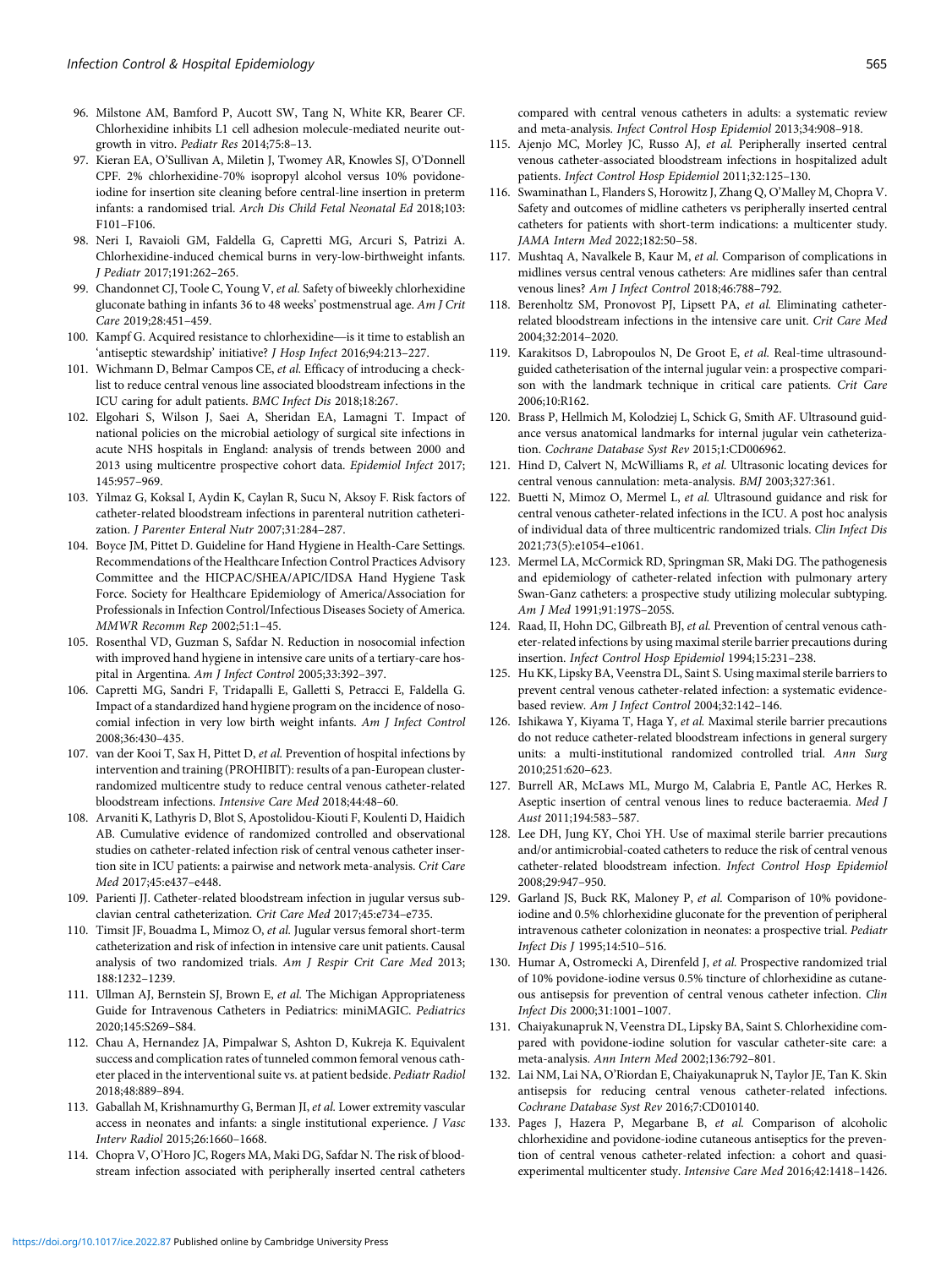- <span id="page-13-0"></span>134. Masuyama T, Yasuda H, Sanui M, Lefor AK. Effect of skin antiseptic solutions on the incidence of catheter-related bloodstream infection: a systematic review and network meta-analysis. J Hosp Infect 2021;110: 156–164.
- 135. Garland JS, Alex CP, Mueller CD, et al. A randomized trial comparing povidone-iodine to a chlorhexidine gluconate-impregnated dressing for prevention of central venous catheter infections in neonates. Pediatrics 2001;107:1431–1436.
- 136. Levy I, Katz J, Solter E, et al. Chlorhexidine-impregnated dressing for prevention of colonization of central venous catheters in infants and children: a randomized controlled study. Pediatr Infect Dis J 2005;24:676–679.
- 137. Ho KM, Litton E. Use of chlorhexidine-impregnated dressing to prevent vascular and epidural catheter colonization and infection: a meta-analysis. J Antimicrob Chemother 2006;58:281–287.
- 138. Timsit JF, Schwebel C, Bouadma L, et al. Chlorhexidine-impregnated sponges and less frequent dressing changes for prevention of catheterrelated infections in critically ill adults: a randomized controlled trial. JAMA 2009;301:1231–1241.
- 139. Ruschulte H, Franke M, Gastmeier P, et al. Prevention of central venous catheter related infections with chlorhexidine gluconate impregnated wound dressings: a randomized controlled trial. Ann Hematol 2009;88: 267–272.
- 140. Camins BC, Richmond AM, Dyer KL, et al. A crossover intervention trial evaluating the efficacy of a chlorhexidine-impregnated sponge in reducing catheter-related bloodstream infections among patients undergoing hemodialysis. Infect Control Hosp Epidemiol 2010;31:1118–1123.
- 141. Ullman AJ, Cooke ML, Mitchell M, et al. Dressing and securement for central venous access devices (CVADs): a Cochrane systematic review. Int J Nurs Stud 2016;59:177–196.
- 142. Puig-Asensio M, Marra AR, Childs CA, Kukla ME, Perencevich EN, Schweizer ML. Effectiveness of chlorhexidine dressings to prevent catheter-related bloodstream infections. Does one size fit all? A systematic literature review and meta-analysis. Infect Control Hosp Epidemiol 2020; 41:1388–1395.
- 143. Righetti M, Palmieri N, Bracchi O, et al. Tegaderm CHG dressing significantly improves catheter-related infection rate in hemodialysis patients. J Vasc Access 2016;17:417–422.
- 144. Apata IW, Hanfelt J, Bailey JL, Niyyar VD. Chlorhexidine-impregnated transparent dressings decrease catheter-related infections in hemodialysis patients: a quality improvement project. J Vasc Access 2017;18: 103–108.
- 145. Maki DG, Stolz SS, Wheeler S, Mermel LA. A prospective, randomized trial of gauze and two polyurethane dressings for site care of pulmonary artery catheters: implications for catheter management. Crit Care Med 1994;22:1729–1737.
- 146. Rasero L, Degl'Innocenti M, Mocali M. Comparison of two different time interval protocols for central venous catheter dressing in bone marrow transplant patients:results of a randomized, multicenter study. Haematologica 2000;85:275–279.
- 147. Timsit JF, Bouadma L, Ruckly S, et al. Dressing disruption is a major risk factor for catheter-related infections. Crit Care Med 2012;40:1707–1714.
- 148. Gavin NC, Webster J, Chan RJ, Rickard CM. Frequency of dressing changes for central venous access devices on catheter-related infections. Cochrane Database Syst Rev 2016;2:CD009213.
- 149. Short KL. Implementation of a central-line maintenance bundle for dislodgement and infection prevention in the NICU. Adv Neonatal Care 2019;19:145–150.
- 150. Salzman MB, Isenberg HD, Rubin LG. Use of disinfectants to reduce microbial contamination of hubs of vascular catheters. J Clin Microbiol 1993;31:475–479.
- 151. Luebke MA, Arduino MJ, Duda DL, et al. Comparison of the microbial barrier properties of a needleless and a conventional needle-based intravenous access system. Am J Infect Control 1998;26:437-441.
- 152. Casey AL, Worthington T, Lambert PA, Quinn D, Faroqui MH, Elliott TS. A randomized, prospective clinical trial to assess the potential infection risk associated with the PosiFlow needleless connector. J Hosp Infect 2003;54:288–293.
- 153. Munoz-Price LS, Dezfulian C, Wyckoff M, et al. Effectiveness of stepwise interventions targeted to decrease central catheter-associated bloodstream infections. Crit Care Med 2012;40:1464–1469.
- 154. Soothill JS, Bravery K, Ho A, Macqueen S, Collins J, Lock P. A fall in bloodstream infections followed a change to 2% chlorhexidine in 70% isopropanol for catheter connection antisepsis: a pediatric single center before/after study on a hemopoietic stem cell transplant ward. Am J Infect Control 2009;37:626–630.
- 155. Hong H, Morrow DF, Sandora TJ, Priebe GP. Disinfection of needleless connectors with chlorhexidine-alcohol provides long-lasting residual disinfectant activity. Am J Infect Control 2013;41(8):e77–e79.
- 156. Rupp ME, Yu S, Huerta T, et al. Adequate disinfection of a split-septum needleless intravascular connector with a 5-second alcohol scrub. Infect Control Hosp Epidemiol 2012;33:661–665.
- 157. Simmons S, Bryson C, Porter S. "Scrub the hub": cleaning duration and reduction in bacterial load on central venous catheters. Crit Care Nurs Q 2011;34:31–35.
- 158. Hankins R, Majorant OD, Rupp ME, et al. Microbial colonization of intravascular catheter connectors in hospitalized patients. Am J Infect Control 2019;47:1489–1492.
- 159. van der Kooi T, Sax H, Pittet D, et al. Prevention of hospital infections by intervention and training (PROHIBIT): results of a pan-European clusterrandomized multicentre study to reduce central venous catheter-related bloodstream infections. Intensive Care Med 2018;44:48–60.
- 160. Rotz S, Sopirala MM. Assessment beyond central-line bundle: audits for line necessity in infected central lines in a surgical intensive care unit. Am J Infect Control 2012;40:88–89.
- 161. Cload B, Day AG, Ilan R. Evaluation of unnecessary central venous catheters in critically ill patients: a prospective observational study. Can J Anaesth 2010;57:830–835.
- 162. Seguin P, Laviolle B, Isslame S, Coue A, Malledant Y. Effectiveness of simple daily sensitization of physicians to the duration of central venous and urinary tract catheterization. Intensive Care Med 2010;36: 1202–1206.
- 163. Faruqi A, Medefindt J, Dutta G, Philip SA, Tompkins D, Carey J. Effect of a multidisciplinary intervention on central-line utilization in an acutecare hospital. Am J Infect Control 2012;40:e211–e115.
- 164. Rickard CM, Marsh NM, Larsen EN, et al. Effect of infusion set replacement intervals on catheter-related bloodstream infections (RSVP): a randomised, controlled, equivalence (central venous access device) non-inferiority (peripheral arterial catheter) trial. Lancet 2021;397: 1447–1458.
- 165. Gastmeier P, Geffers C, Brandt C, et al. Effectiveness of a nationwide nosocomial infection surveillance system for reducing nosocomial infections. J Hosp Infect 2006;64:16–22.
- 166. Zingg W, Sax H, Inan C, et al. Hospital-wide surveillance of catheterrelated bloodstream infection: from the expected to the unexpected. J Hosp Infect 2009;73:41–46.
- 167. Sunkesula VCK, Kundrapu S, Knighton S, Cadnum JL, Donskey CJ. A Randomized trial to determine the impact of an educational patient hand-hygiene intervention on contamination of hospitalized patient's hands with healthcare-associated pathogens. Infect Control Hosp Epidemiol 2017;38:595–597.
- 168. Lin MY, Hota B, Khan YM, et al. Quality of traditional surveillance for public reporting of nosocomial bloodstream infection rates. JAMA 2010;304:2035–2041.
- 169. Wang H, Tong H, Liu H, et al. Effectiveness of antimicrobial-coated central venous catheters for preventing catheter-related bloodstream infections with the implementation of bundles: a systematic review and network meta-analysis. Ann Intensive Care 2018;8:71.
- 170. Chong HY, Lai NM, Apisarnthanarak A, Chaiyakunapruk N. Comparative efficacy of antimicrobial central venous catheters in reducing catheter-related bloodstream infections in adults: abridged cochrane systematic review and network meta-analysis. Clin Infect Dis 2017;64: S131–S140.
- 171. Novikov A, Lam MY, Mermel LA, Casey AL, Elliott TS, Nightingale P. Impact of catheter antimicrobial coating on species-specific risk of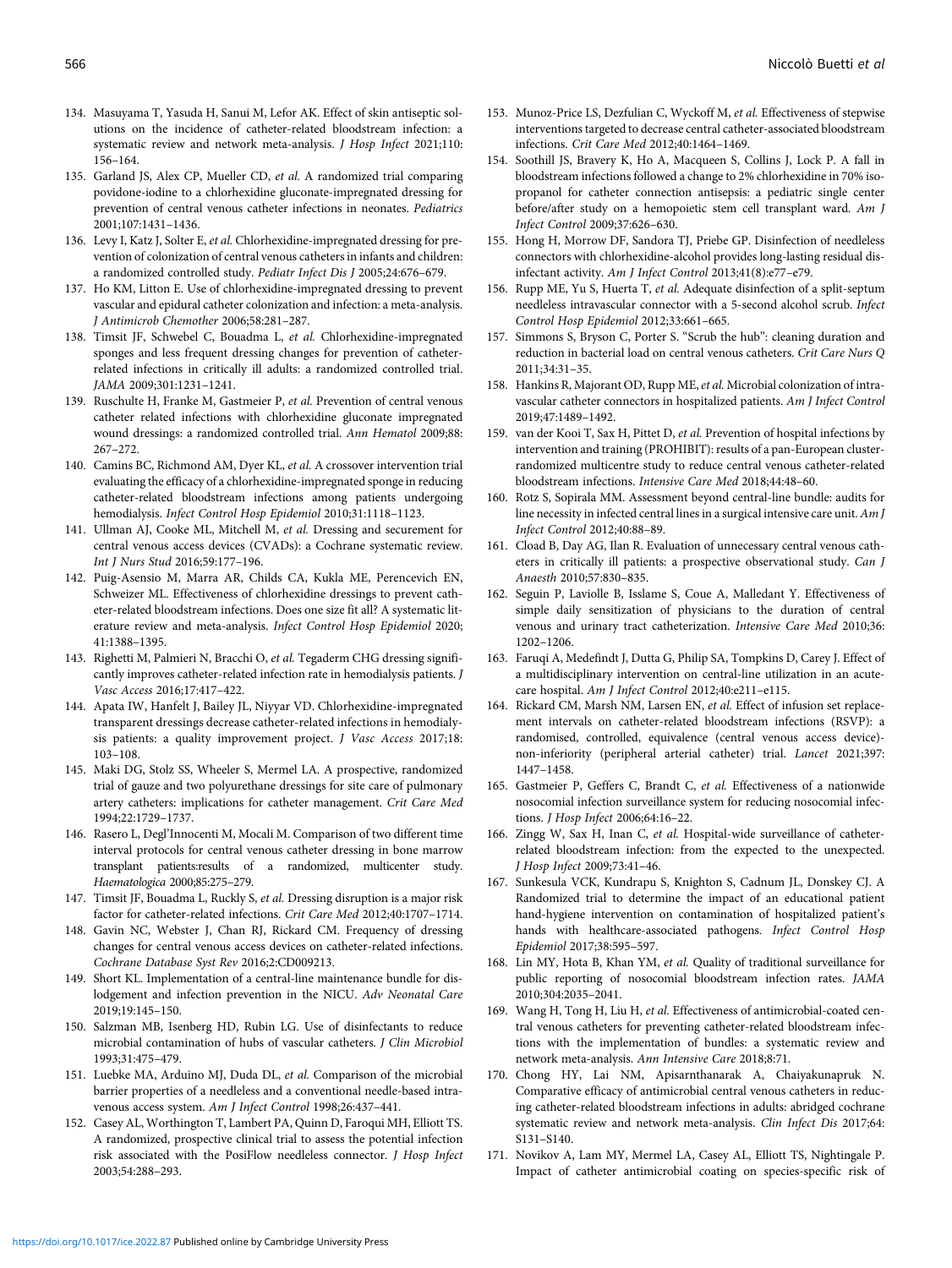<span id="page-14-0"></span>catheter colonization: a meta-analysis. Antimicrob Resist Infect Control 2012;1:40.

- 172. Gilbert RE, Mok Q, Dwan K, et al. Impregnated central venous catheters for prevention of bloodstream infection in children (the CATCH trial): a randomised controlled trial. Lancet 2016;387:1732–1742.
- 173. Lai L, Yue X. Efficacy of antimicrobial-impregnated catheters for prevention of bloodstream infections in pediatric patients: a meta-analysis. Front Pediatr 2021;9:632308.
- 174. Cherry-Bukowiec JR, Denchev K, Dickinson S, et al. Prevention of catheter-related blood stream infection: back to basics? Surg Infect (Larchmt) 2011;12:27–32.
- 175. Ullman AJ, Paterson RS, Schults JA, et al. Do antimicrobial and antithrombogenic peripherally inserted central catheter (PICC) materials prevent catheter complications? An analysis of 42,562 hospitalized medical patients. Infect Control Hosp Epidemiol 2021. doi: [10.1017/ice.2021.141](https://doi.org/10.1017/ice.2021.141).
- 176. Guleri A, Kumar A, Morgan RJ, Hartley M, Roberts DH. Anaphylaxis to chlorhexidine-coated central venous catheters: a case series and review of the literature. Surg Infect (Larchmt) 2012;13:171–174.
- 177. Carratala J, Niubo J, Fernandez-Sevilla A, et al. Randomized, double-blind trial of an antibiotic-lock technique for prevention of gram-positive central venous catheter-related infection in neutropenic patients with cancer. Antimicrob Agents Chemother 1999;43:2200–2204.
- 178. Henrickson KJ, Axtell RA, Hoover SM, et al. Prevention of central venous catheter-related infections and thrombotic events in immunocompromised children by the use of vancomycin/ciprofloxacin/heparin flush solution: a randomized, multicenter, double-blind trial. J Clin Oncol 2000;18:1269–1278.
- 179. Safdar N, Maki DG. Use of vancomycin-containing lock or flush solutions for prevention of bloodstream infection associated with central venous access devices: a meta-analysis of prospective, randomized trials. Clin Infect Dis 2006;43:474–484.
- 180. Labriola L, Crott R, Jadoul M. Preventing haemodialysis catheter-related bacteraemia with an antimicrobial lock solution: a meta-analysis of prospective randomized trials. Nephrol Dialysis Transpl 2008;23: 1666–1672.
- 181. Snaterse M, Ruger W, Scholte Op Reimer WJ, Lucas C. Antibiotic-based catheter lock solutions for prevention of catheter-related bloodstream infection: a systematic review of randomised controlled trials. J Hosp Infect 2010;75:1–11.
- 182. Oliveira C, Nasr A, Brindle M, Wales PW. Ethanol locks to prevent catheter-related bloodstream infections in parenteral nutrition: a metaanalysis. Pediatrics 2012;129:318–329.
- 183. Zacharioudakis IM, Zervou FN, Arvanitis M, Ziakas PD, Mermel LA, Mylonakis E. Antimicrobial lock solutions as a method to prevent central line-associated bloodstream infections: a meta-analysis of randomized controlled trials. Clin Infect Dis 2014;59:1741–1749.
- 184. Sheng KX, Zhang P, Li JW, et al. Comparative efficacy and safety of lock solutions for the prevention of catheter-related complications including infectious and bleeding events in adult haemodialysis patients: a systematic review and network meta-analysis. Clin Microbiol Infect 2020;26: 545–552.
- 185. Arechabala MC, Catoni MI, Claro JC, et al. Antimicrobial lock solutions for preventing catheter-related infections in haemodialysis. Cochrane Database Syst Rev 2018;4:CD010597.
- 186. Opilla MT, Kirby DF, Edmond MB. Use of ethanol lock therapy to reduce the incidence of catheter-related bloodstream infections in home parenteral nutrition patients. J Parenter Enteral Nutr 2007;31:302–305.
- 187. Slobbe L, Doorduijn JK, Lugtenburg PJ, et al. Prevention of catheterrelated bacteremia with a daily ethanol lock in patients with tunnelled catheters: a randomized, placebo-controlled trial. PLoS One 2010;5: e10840.
- 188. Cober MP, Kovacevich DS, Teitelbaum DH. Ethanol-lock therapy for the prevention of central venous access device infections in pediatric patients with intestinal failure. J Parenter Enteral Nutr 2011;35:67–73.
- 189. Heng AE, Abdelkader MH, Diaconita M, et al. Impact of short term use of interdialytic 60% ethanol lock solution on tunneled silicone catheter dysfunction. Clin Nephrol 2011;75:534–541.
- 190. Mermel LA, Alang N. Adverse effects associated with ethanol catheter lock solutions: a systematic review. J Antimicrob Chemother 2014;69: 2611–2619.
- 191. Wolf J, Connell TG, Allison KJ, et al. Treatment and secondary prophylaxis with ethanol lock therapy for central line-associated bloodstream infection in paediatric cancer: a randomised, double-blind, controlled trial. Lancet Infect Dis 2018;18:854–863.
- 192. Hemmelgarn BR, Moist LM, Lok CE, et al. Prevention of dialysis catheter malfunction with recombinant tissue plasminogen activator. N Engl J Med 2011;364:303–312.
- 193. Miller JM, Goetz AM, Squier C, Muder RR. Reduction in nosocomial intravenous device-related bacteremias after institution of an intravenous therapy team. J Intravenous Nurs 1996;19:103-106.
- 194. Taylor T, Massaro A, Williams L, et al. Effect of a dedicated percutaneously inserted central catheter team on neonatal catheter-related bloodstream infection. Adv Neonatal Care 2011;11:122–128.
- 195. Soifer NE, Borzak S, Edlin BR, Weinstein RA. Prevention of peripheral venous catheter complications with an intravenous therapy team: a randomized controlled trial. Arch Intern Med 1998;158:473–477.
- 196. Carr PJ, Higgins NS, Cooke ML, Mihala G, Rickard CM. Vascular access specialist teams for device insertion and prevention of failure. Cochrane Database Syst Rev 2018;3:CD011429.
- 197. Levin A, Mason AJ, Jindal KK, Fong IW, Goldstein MB. Prevention of hemodialysis subclavian vein catheter infections by topical povidoneiodine. Kidney Int 1991;40:934–938.
- 198. Riu S, Ruiz CG, Martinez-Vea A, Peralta C, Oliver JA. Spontaneous rupture of polyurethane peritoneal catheter: a possible deleterious effect of mupirocin ointment. Nephrol Dialysis Transpl 1998;13:1870–1871.
- 199. Lok CE, Stanley KE, Hux JE, Richardson R, Tobe SW, Conly J. Hemodialysis infection prevention with polysporin ointment. J Am Soc Nephrol 2003;14:169–179.
- 200. Battistella M, Bhola C, Lok CE. Long-term follow-up of the Hemodialysis Infection Prevention with Polysporin Ointment (HIPPO) study: a quality improvement report. Am J Kidney Dis 2011;57:432–441.
- 201. James MT, Conley J, Tonelli M, Manns BJ, MacRae J, Hemmelgarn BR. Meta-analysis: antibiotics for prophylaxis against hemodialysis catheterrelated infections. Ann Intern Med 2008;148:596–605.
- 202. Oto J, Imanaka H, Konno M, Nakataki E, Nishimura M. A prospective clinical trial on prevention of catheter contamination using the hub protection cap for needleless injection device. Am J Infect Control 2011;39: 309–313.
- 203. Sweet MA, Cumpston A, Briggs F, Craig M, Hamadani M. Impact of alcohol-impregnated port protectors and needleless neutral pressure connectors on central line-associated bloodstream infections and contamination of blood cultures in an inpatient oncology unit. Am J Infect Control 2012;40:931–934.
- 204. Wright MO, Tropp J, Schora DM, et al. Continuous passive disinfection of catheter hubs prevents contamination and bloodstream infection. Am J Infect Control 2013;41:33–38.
- 205. Loftus RW, Brindeiro BS, Kispert DP, et al. Reduction in intraoperative bacterial contamination of peripheral intravenous tubing through the use of a passive catheter care system. Anesth Analg 2012;115: 1315–1323.
- 206. Hymes JL, Mooney A, Van Zandt C, Lynch L, Ziebol R, Killion D. Dialysis catheter-related bloodstream infections: a cluster-randomized trial of the ClearGuard HD antimicrobial barrier cap. Am J Kidney Dis 2017;69: 220–227.
- 207. Brunelli SM, Van Wyck DB, Njord L, Ziebol RJ, Lynch LE, Killion DP. Cluster-randomized trial of devices to prevent catheter-related bloodstream infection. J Am Soc Nephrol 2018;29:1336–1343.
- 208. Flynn JM, Larsen EN, Keogh S, Ullman AJ, Rickard CM. Methods for microbial needleless connector decontamination: a systematic review and meta-analysis. Am J Infect Control 2019;47:956–962.
- 209. McKee R, Dunsmuir R, Whitby M, Garden OJ. Does antibiotic prophylaxis at the time of catheter insertion reduce the incidence of catheter-related sepsis in intravenous nutrition? J Hosp Infect 1985; 6:419–425.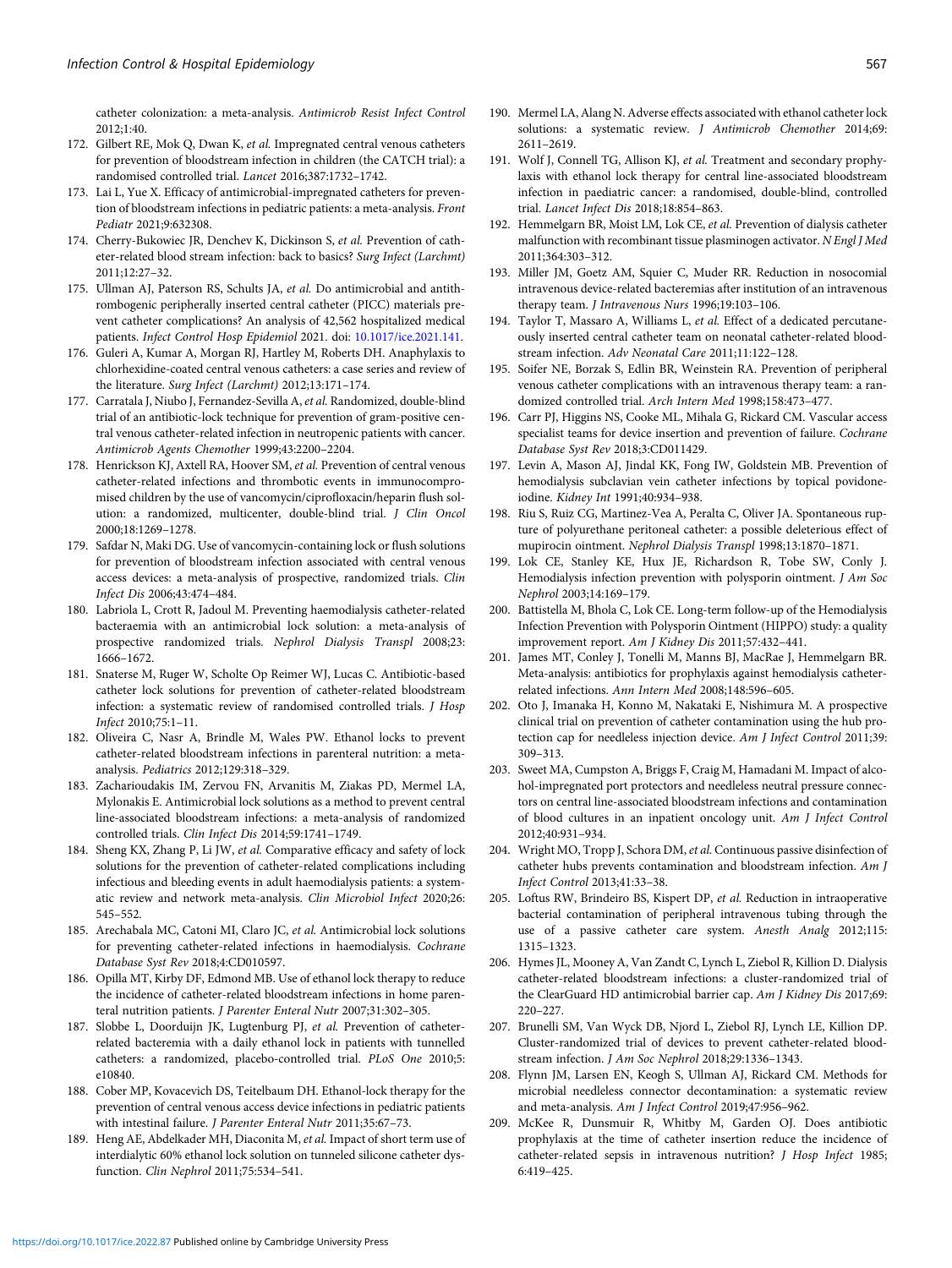- <span id="page-15-0"></span>210. Ranson MR, Oppenheim BA, Jackson A, Kamthan AG, Scarffe JH. Double-blind placebo controlled study of vancomycin prophylaxis for central venous catheter insertion in cancer patients. J Hosp Infect 1990;15:95–102.
- 211. Sandoe JA, Kumar B, Stoddart B, et al. Effect of extended perioperative antibiotic prophylaxis on intravascular catheter colonization and infection in cardiothoracic surgery patients. J Antimicrob Chemother 2003;52: 877–879.
- 212. Karanlik H, Kurul S, Saip P, et al. The role of antibiotic prophylaxis in totally implantable venous access device placement: results of a singlecenter prospective randomized trial. Am J Surg 2011;202:10–15.
- 213. van de Wetering MD, van Woensel JB, Lawrie TA. Prophylactic antibiotics for preventing gram-positive infections associated with long-term central venous catheters in oncology patients. Cochrane Database Syst Rev 2013:CD003295.
- 214. Cook D, Randolph A, Kernerman P, et al. Central venous catheter replacement strategies: a systematic review of the literature. Crit Care Med 1997;25:1417–1424.
- 215. Maragakis LL, Bradley KL, Song X, et al. Increased catheter-related bloodstream infection rates after the introduction of a new mechanical valve intravenous access port. Infect Control Hosp Epidemiol 2006; 27:67–70.
- 216. Field K, McFarlane C, Cheng AC, et al. Incidence of catheter-related bloodstream infection among patients with a needleless, mechanical valve-based intravenous connector in an Australian hematology-oncology unit. Infect Control Hosp Epidemiol 2007;28:610–613.
- 217. Salgado CD, Chinnes L, Paczesny TH, Cantey JR. Increased rate of catheter-related bloodstream infection associated with use of a needleless mechanical valve device at a long-term acute-care hospital. Infect Control Hosp Epidemiol 2007;28:684–688.
- 218. Rupp ME, Sholtz LA, Jourdan DR, et al. Outbreak of bloodstream infection temporally associated with the use of an intravascular needleless valve. Clin Infect Dis 2007;44:1408–1414.
- 219. Jarvis WR, Murphy C, Hall KK, et al. Health care-associated bloodstream infections associated with negative- or positive-pressure or displacement mechanical valve needleless connectors. Clin Infect Dis 2009;49: 1821–1827.
- 220. Rosenthal VD. Impact of needle-free connectors compared with 3-way stopcocks on catheter-related bloodstream infection rates: a metaanalysis. Am J Infect Control 2020;48:281–284.
- 221. Casey AL, Karpanen TJ, Nightingale P, Cook M, Elliott TS. Microbiological comparison of a silver-coated and a non-coated needleless intravascular connector in clinical use. J Hosp Infect 2012;80:299–303.
- 222. Jacob JT, Chernetsky Tejedor S, Dent Reyes M, et al. Comparison of a silver-coated needleless connector and a standard needleless connector for the prevention of central line-associated bloodstream infections. Infect Control Hosp Epidemiol 2015;36:294–301.
- 223. Webster J, Gillies D, O'Riordan E, Sherriff KL, Rickard CM. Gauze and tape and transparent polyurethane dressings for central venous catheters. Cochrane Database Syst Rev 2011:CD003827.
- 224. Batra R, Cooper BS, Whiteley C, Patel AK, Wyncoll D, Edgeworth JD. Efficacy and limitation of a chlorhexidine-based decolonization strategy in preventing transmission of methicillin-resistant Staphylococcus aureus in an intensive care unit. Clin Infect Dis 2010;50:210–217.
- 225. Rickard CM, Edwards M, Spooner AJ, et al. A 4-arm randomized controlled pilot trial of innovative solutions for jugular central venous access device securement in 221 cardiac surgical patients. J Crit Care 2016; 36:35–42.
- 226. Karpanen TJ, Casey AL, Whitehouse T, et al. A clinical evaluation of two central venous catheter stabilization systems. Ann Intensive Care 2019; 9:49.
- 227. Bertini G, Elia S, Ceciarini F, Dani C. Reduction of catheter-related bloodstream infections in preterm infants by the use of catheters with the AgION antimicrobial system. Early Hum Dev 2013;89:21–25.
- 228. Bertini G, Elia S, Ceciarini F, Dani C. Reduction of catheter-related bloodstream infections in preterm infants by the use of catheters with the AgION antimicrobial system. Early Hum Dev 2013;89:21–25.
- 229. Bizzarro MJ, Sabo B, Noonan M, et al. A quality improvement initiative to reduce central line-associated bloodstream infections in a neonatal intensive care unit. Infect Control Hosp Epidemiol 2010;31:241–248.
- 230. Sawyer M, Weeks K, Goeschel CA, et al. Using evidence, rigorous measurement, and collaboration to eliminate central catheter-associated bloodstream infections. Crit Care Med 2010;38:S292–S298.
- 231. Central-line insertion checklist: Virginia Mason Medical Center example. Institute for Healthcare Improvement website. [http://www.ihi.org/resources/](http://www.ihi.org/resources/Pages/Tools/CentralLineInsertionChecklist.aspx) [Pages/Tools/CentralLineInsertionChecklist.aspx.](http://www.ihi.org/resources/Pages/Tools/CentralLineInsertionChecklist.aspx) Accessed March 22, 2022.
- 232. Fakih MG, Jones K, Rey JE, et al. Sustained improvements in peripheral venous catheter care in non-intensive care units: a quasi-experimental controlled study of education and feedback. Infect Control Hosp Epidemiol 2012;33:449–455.
- 233. Fakih MG, Jones K, Rey JE, et al. Peripheral venous catheter care in the emergency department: education and feedback lead to marked improvements. Am J Infect Control 2013;41:531–536.
- 234. Fakih MG, Gould CV, Trautner BW, et al. Beyond infection: device utilization ratio as a performance measure for urinary catheter harm. Infect Control Hosp Epidemiol 2016;37:327–333.
- 235. Widmer AF, Nettleman M, Flint K, Wenzel RP. The clinical impact of culturing central venous catheters. A prospective study. Arch Intern Med 1992;152:1299–1302.
- 236. Raad, II, Baba M, Bodey GP. Diagnosis of catheter-related infections: the role of surveillance and targeted quantitative skin cultures. Clin Infect Dis 1995;20:593–597.
- 237. Pittet D, Wenzel RP. Nosocomial bloodstream infections. Secular trends in rates, mortality, and contribution to total hospital deaths. Arch Intern Med 1995;155:1177–1184.
- 238. Fakih MG, Huang RH, Bufalino A, et al. The case for a population standardized infection ratio (SIR): a metric that marries the device SIR to the standardized utilization ratio (SUR). Infect Control Hosp Epidemiol 2019;40:979–982.
- 239. Wong ES, Rupp ME, Mermel L, et al. Public disclosure of healthcareassociated infections: the role of the Society for Healthcare Epidemiology of America. Infect Control Hosp Epidemiol 2005;26:210–212.
- 240. Aswani MS, Reagan J, Jin L, Pronovost PJ, Goeschel C. Variation in public reporting of central line-associated bloodstream infections by state. Am J Med Qual 2011;26:387–395.
- 241. Talbot TR, Bratzler DW, Carrico RM, et al. Public reporting of healthcareassociated surveillance data: recommendations from the healthcare infection control practices advisory committee. Ann Intern Med 2013;159: 631–635.
- 242. Evans ME, Kralovic SM, Simbartl LA, Jain R, Roselle GA. Eight years of decreased methicillin-resistant Staphylococcus aureus healthcareassociated infections associated with a Veterans' Affairs prevention initiative. Am J Infect Control 2017;45:13–16.
- 243. Hamill ME, Reed CR, Fogel SL, et al. Contact isolation precautions in trauma patients: an analysis of infectious complications. Surg Infect (Larchmt) 2017;18:273–281.
- 244. Chopra V, Flanders SA, Saint S, et al. The Michigan Appropriateness Guide for Intravenous Catheters (MAGIC): results from a multispecialty panel using the RAND/UCLA appropriateness method. Ann Intern Med 2015;163:S1–S40.
- 245. Fakih MG, Heavens M, Ratcliffe CJ, Hendrich A. First step to reducing infection risk as a system: evaluation of infection prevention processes for 71 hospitals. Am J Infect Control 2013;41:950–954.
- 246. Owings A, Graves J, Johnson S, Gilliam C, Gipson M, Hakim H. Leadership line care rounds: application of the engage, educate, execute, and evaluate improvement model for the prevention of central lineassociated bloodstream infections in children with cancer. Am J Infect Control 2018;46:229–231.
- 247. Pronovost PJ, Berenholtz SM, Needham DM. Translating evidence into practice: a model for large scale knowledge translation. BMJ 2008;337: a1714.
- 248. Safdar N, Abad C. Educational interventions for prevention of healthcare-associated infection: a systematic review. Crit Care Med 2008;36: 933–940.